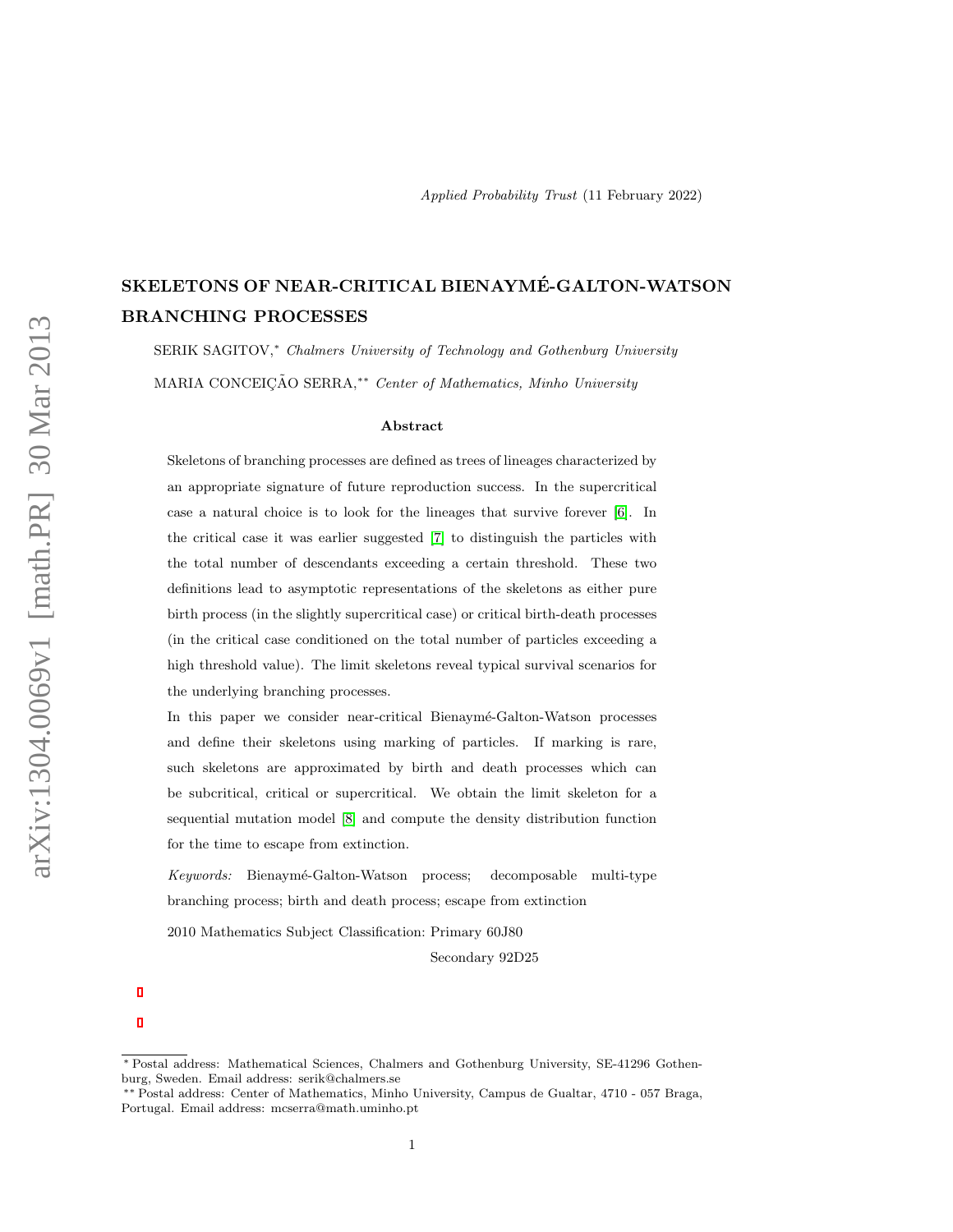### 1. Introduction

Imagine a population of viruses trying to establish itself in a new environment. Suppose the currently dominating type is nearly critical, in that its mean offspring number is close to one. One can think of two main factors which may lead to survival of this population: reproductive success or an advantageous mutation (a mutation producing new type of particles forming a strictly supercritical process). While a reproductive success is possible in the slightly supercritical case, 'survival due to an advantageous mutation' is the only way to escape extinction for a slightly subcritical branching system.

The typical survival scenarios of such branching processes can be studied in terms of the so-called skeleton trees formed by lineages characterized by an appropriate signature of future reproduction success. In the supercritical case a natural choice is to look for the lineages that survive forever [\[6\]](#page-20-0). In the critical case it was earlier suggested [\[7\]](#page-20-1) to distinguish the particles with the total number of descendants exceeding a certain threshold. These two definitions lead to asymptotic representations of the skeletons as either pure birth process (in the slightly supercritical case) or critical birth-death processes (in the critical case conditioned on the total number of particles exceeding a high threshold value).

In this paper we suggest an alternative approach of defining a skeleton that relies on a random marking of the lineages in the family tree of a Bienaymé-Galton-Watson (BGW) process. The skeleton is then defined as the subtree formed by the infinite lineages together with the marked lineages. In Section [2](#page-2-0) we describe the skeleton of infinite lineages and recall the result from [\[6\]](#page-20-0) concerning a sequence of single type slightly-supercritical BGW process. It says that, conditioned on the event that the skeleton is not empty, the skeleton is approximated by the standard Yule process (a linear pure birth process).

In Section [3](#page-4-0) we consider an exactly critical BWG process with marking: each particle in the family tree is marked, independently of the others, with a small probability. Here the skeleton is formed by the lineages leading to a marked particle. We show that, conditioned on the event that it is not empty, the skeleton is approximated by a critical linear birth-death process.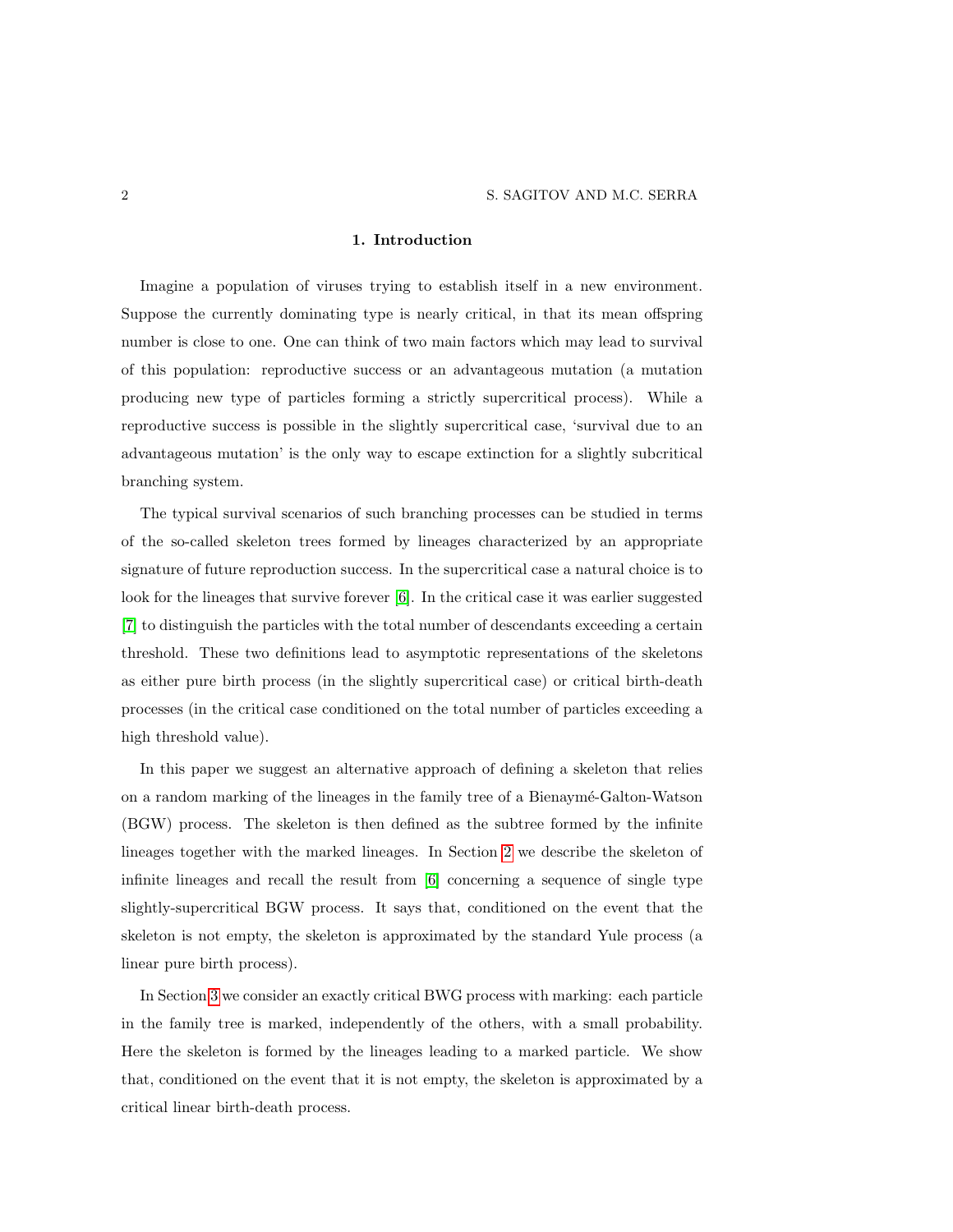In Section [4](#page-6-0) we state the main result of the paper concerning a sequence of nearcritical BGW process with marked particles. The definition of skeleton is adapted in order to include both infinite lineages and marked lineages. The marking is also done in a more general way than in Section [3.](#page-4-0) Our main result states that, conditioned on the event that it is not empty, the skeleton is approximated by a linear birth-death process which can be either supercritical, critical or subcritical, depending on the parameters of the model. The proof of this main result, Theorem [4.1,](#page-8-0) is given in Section 8.

In Section [5](#page-9-0) a decomposable two-type BGW process with irreversible mutations, starting from a single wild type individual, is studied. Each daughter of a wild type individual becomes a mutant, independently of the others, with a small probability. We look at this Binomial mutation model as a particular case of the processes treated in Section [4](#page-6-0) by considering the following marking procedure: a wild type individual is marked if gives birth to at least one mutant daughter.

Section [6](#page-12-0) deals with a sequential mutation model, considered in [\[8\]](#page-20-2), for a viral population that escapes extinction due to a sequence of irreversible mutations that lead to a target type. It is assumed that mutations appear according to a Binomial mutation model and results from Section [5](#page-9-0) are used to obtain the asymptotic shape of the limit skeleton. Finally, in Section 7 we address the important question of the time to escape from extinction in a sequential mutation model. By 'the time to escape from extinction' we mean the first generation where a particle of the target type appears. Due to the shape of the skeleton, we are able to show that the time to escape from extinction is asymptotically equal to the time of the first death occurring in the limit skeleton. An explicit formula for the density distribution function of the time to the first death in the limit skeleton is derived.

#### 2. Infinite lineages

<span id="page-2-0"></span>Consider a sequence of branching processes  $\{Z_m(n)\}_{n=0}^{\infty}$ ,  $m=1,2,\ldots$  with offspring distributions  $(p_m(0), p_m(1), ...)$  and starting from one particle  $Z_m(0) = 1$ . Assume that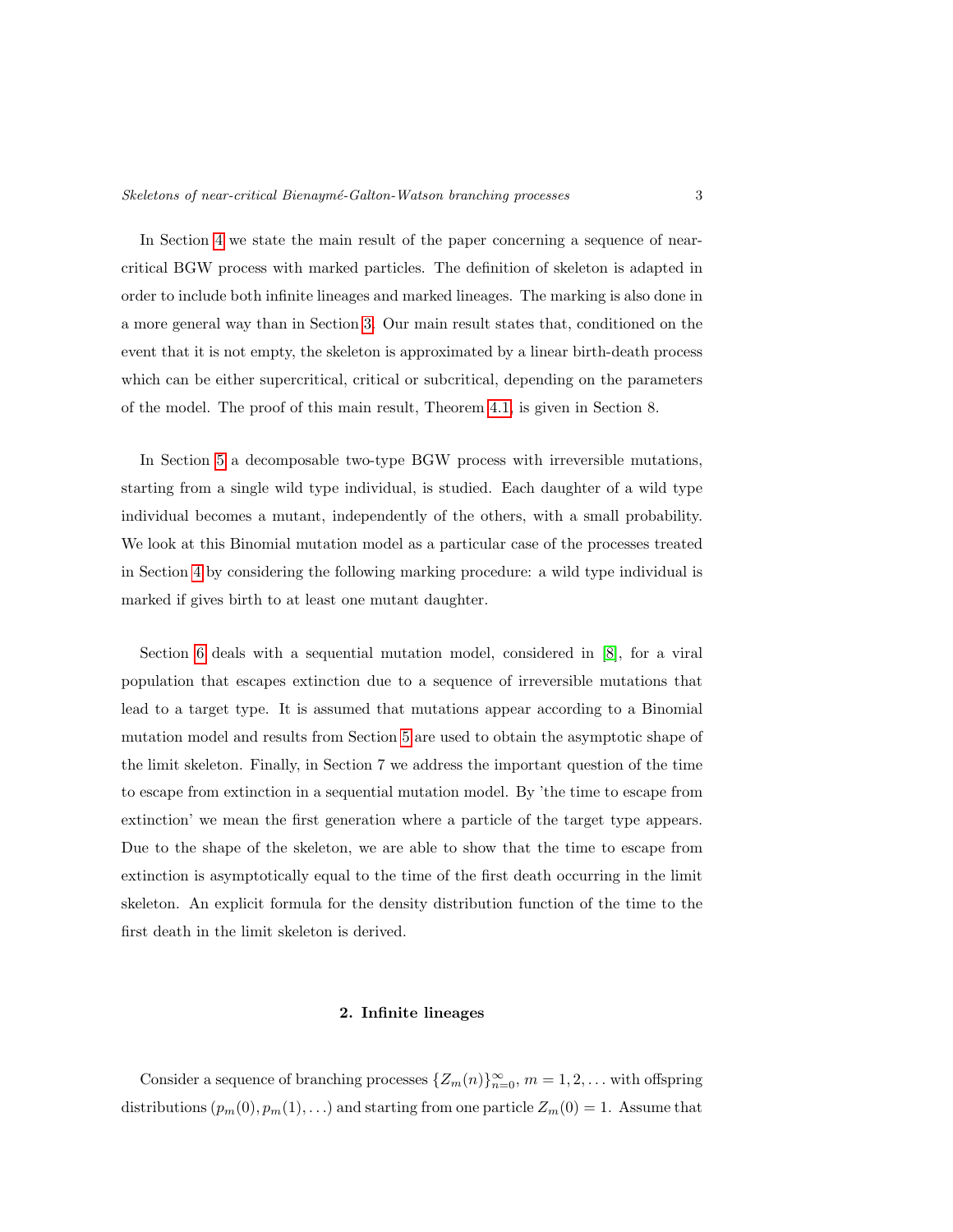the processes are nearly critical with

<span id="page-3-1"></span>
$$
\sum_{k=1}^{\infty} k p_m(k) = 1 + \epsilon_m, \ \epsilon_m \to 0, \ m \to \infty,
$$
\n(2.1)

<span id="page-3-2"></span>
$$
\sum_{k=2}^{\infty} k(k-1)p_m(k) \to \sigma^2, \ m \to \infty, \text{ for some } \sigma > 0,
$$
 (2.2)

<span id="page-3-0"></span>
$$
\sup_{m} \sum_{k=n}^{\infty} k^2 p_m(k) \to 0, \ n \to \infty.
$$
\n(2.3)

Condition [\(2.3\)](#page-3-0) requires uniform integrability for the sequence of squared offspring numbers and implies that the following equality

<span id="page-3-4"></span>
$$
\sum_{k=0}^{\infty} s^k p_m(k) = 1 - (1 + \epsilon_m)(1 - s) + (\sigma^2/2 - R_m(s))(1 - s)^2 \tag{2.4}
$$

holds with  $R_m(s) \to 0$  uniformly in m as  $s \uparrow 1$ .

A natural way of defining a skeleton for branching processes was proposed in [\[6\]](#page-20-0), where such processes were considered with  $\epsilon_m > 0$  for all m (slightly supercritical case). Its survival probability,  $Q_m$ , according to Lemma 3.3 in [\[6\]](#page-20-0) satisfies the following well known approximation formula

<span id="page-3-5"></span>
$$
Q_m \sim 2\epsilon_m \sigma^{-2}, \ m \to \infty. \tag{2.5}
$$

It is a well known fact that a supercritical branching process can be viewed as a two-type branching process, by distinguishing among particles with infinite line of descent and particles having finite number of descendants. If we concentrate only in the number of particles with infinite line of descent we arrive at the so-called skeleton process. Conditioning the supercritical process on non-extinction and focussing on infinite lineages we get a new sequence of supercritical branching process  $\{X_m(n)\}_{n\geq 0}$ with  $X_m(0) = 1$  which under conditions [\(2.1\)](#page-3-1), [\(2.2\)](#page-3-2), and [\(2.3\)](#page-3-0) is weakly approximated

<span id="page-3-3"></span>
$$
\{X_m(t/\epsilon_m)\}_{t\geq 0} \to \{Y_1(t)\}_{t\geq 0}, \ m \to \infty \tag{2.6}
$$

by the Yule process, see Theorem 3.2 in [\[6\]](#page-20-0). Recall that the Yule process is a continuous time Markov branching process with particles living exponential times with mean 1 and,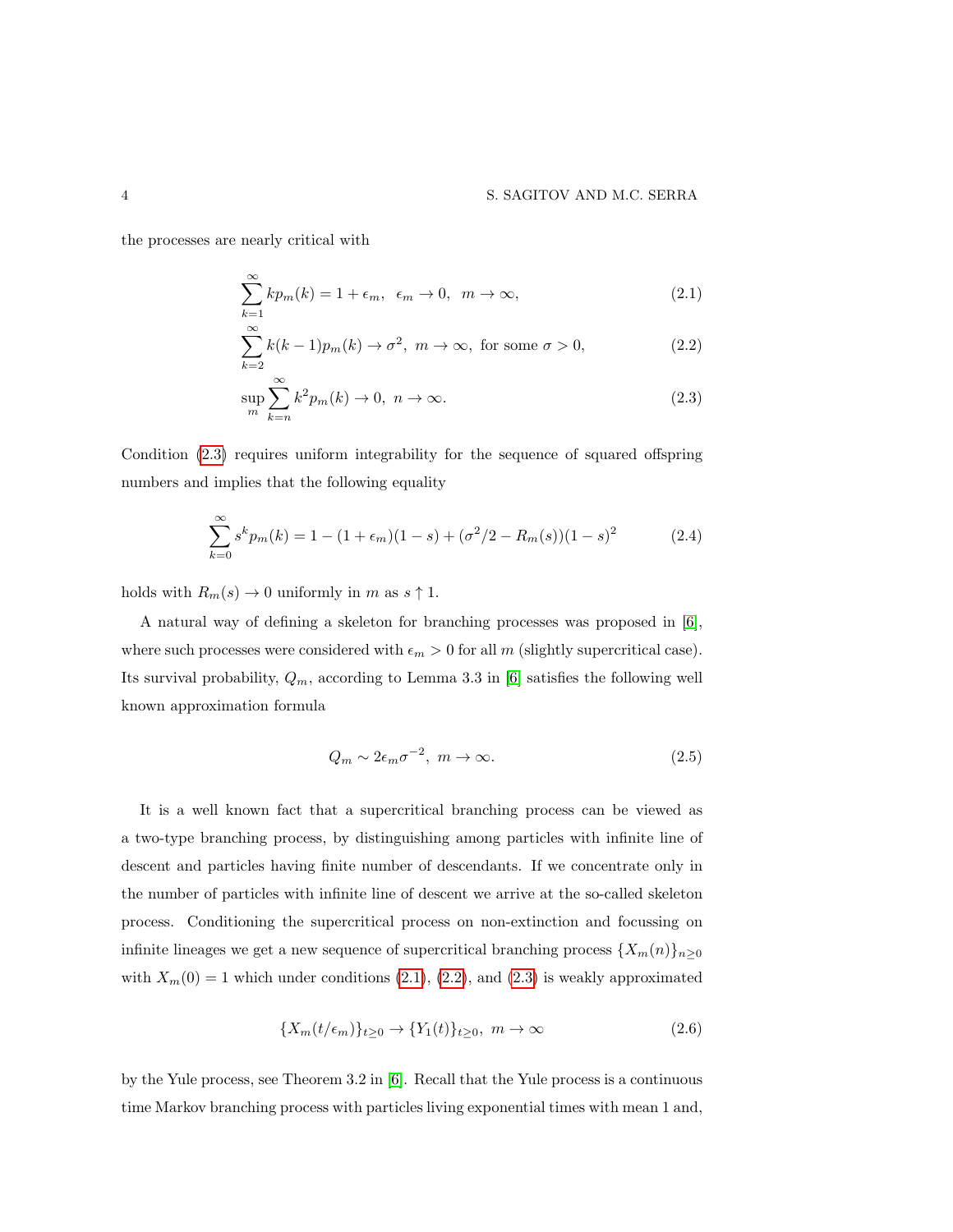at the moment of death, the particles are replaced by two new particles. The key part of the proof of  $(2.6)$  is to show, using  $(2.4)$ , that

<span id="page-4-2"></span>
$$
\begin{cases} \mathbb{P}(X_m(1) = 1 | X_m(0) = 1) = 1 - \epsilon_m + o(\epsilon_m), \\ \mathbb{P}(X_m(1) = 2 | X_m(0) = 1) = \epsilon_m + o(\epsilon_m). \end{cases}
$$
 (2.7)

Then it remains to check the convergence of the generator of this Markov chain to the generator of the Yule process after the time is scaled accordingly.

The limitation of this definition of a skeleton is that it has no direct extension to the critical or subcritical branching processes. Theorem 2.1 from [\[6\]](#page-20-0) shows that in the critical case if the branching process is conditioned "on very late extinction" then the limiting skeleton (without any scaling) is a trivial discrete time process  $Y(n) \equiv 1$ ,  $n = 0, 1, \ldots$ 

In this paper we suggest an alternative approach of defining a skeleton relying on a random marking of the lineages in the family tree. We start by studying in the next section a simple case of exactly critical reproduction.

#### <span id="page-4-0"></span>3. Critical branching processes with independently marked particles

Consider a single type BGW process  $Z(n)$  such that its offspring distribution  $(p_0, p_1, \ldots)$ has mean  $\sum_{k=1}^{\infty} k p_k = 1$  and finite variance  $\sigma^2 = \sum_{k=2}^{\infty} k(k-1)p_k$ . Consider the corresponding family tree and suppose that each vertex in the tree is independently marked with a small probability  $\mu_m \to 0$ , as  $m \to \infty$ . Any path connecting the root with a marked vertex will be considered as a part of the skeleton. Thus the skeleton is the subtree of the family tree formed by the skeleton paths. Adapting Proposition 2.1 from [\[8\]](#page-20-2) to this case one can show that for a given  $\mu_m$  the sequence  $\{X_m(n)\}_{n\geq 0}$  of numbers of branches in the skeleton forms a BGW process. Next we find the conditional asymptotic structure of the skeleton.

Let again  $Q_m = \mathbb{P}(X_m(0) = 1)$  stand for the probability that the skeleton is not empty (at least one particle is marked). Due to the branching property we have

<span id="page-4-1"></span>
$$
1 - Q_m = (1 - \mu_m)\phi(1 - Q_m),\tag{3.1}
$$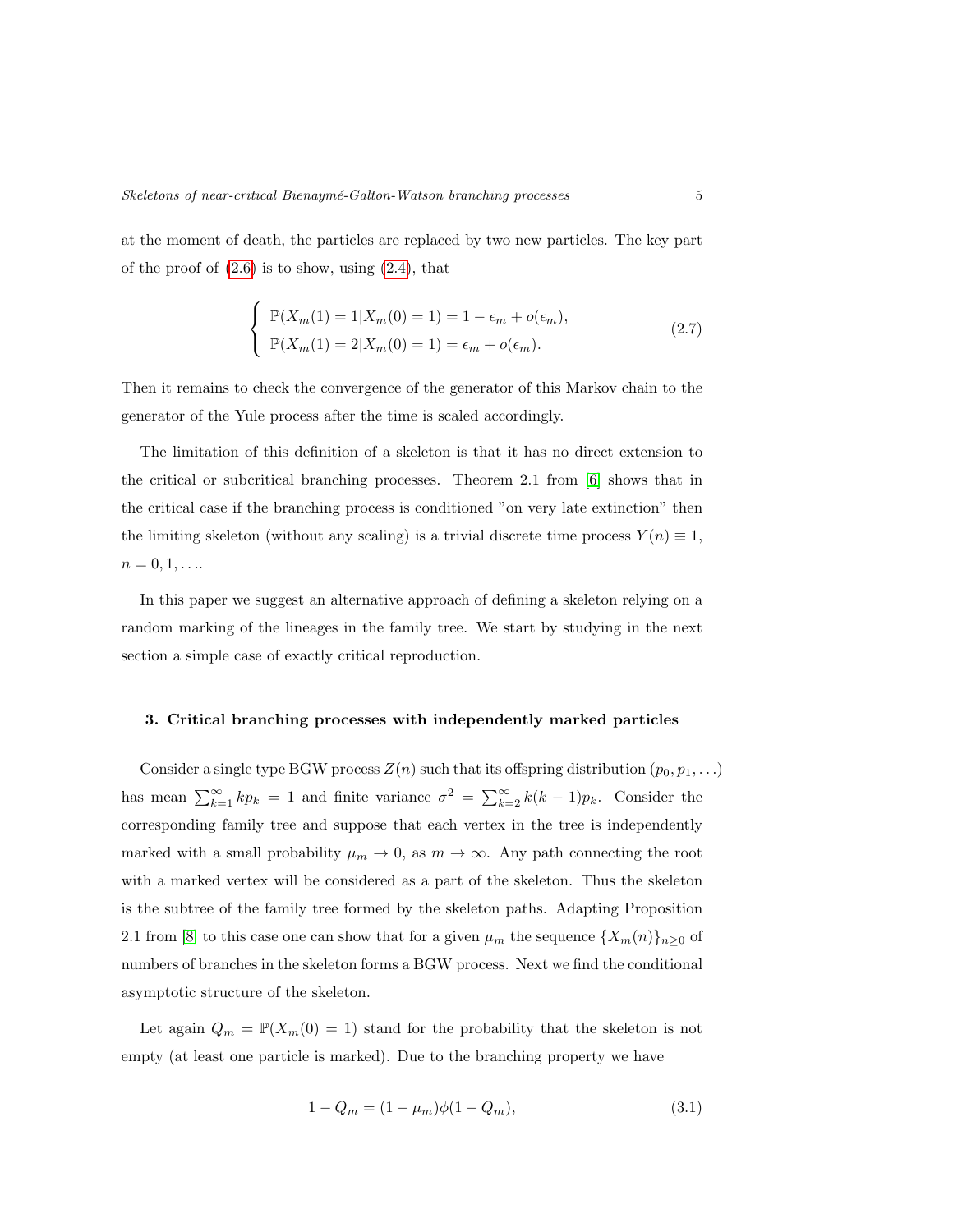where  $\phi(s) = \sum_{k=1}^{\infty} p_k s^k$ . Indeed, [\(3.1\)](#page-4-1) simply says that the skeleton is empty if and only if the root is not marked and all the daughter subtrees, if any, have empty skeleton. Using the Taylor expansion of  $\phi$  around point 1 we get

$$
\phi(1 - Q_m) = 1 - Q_m + Q_m^2 \sigma^2/2 + o(Q_m^2),
$$

and deduce from [\(3.1\)](#page-4-1)

$$
Q_m \sim \sigma^{-1} \sqrt{2\mu_m}.\tag{3.2}
$$

Denoting by  $\xi_m$  the indicator of the event that the ancestral particle is marked we get

$$
\mathbb{E}\left(r^{\xi_m} s^{X_m(1)}; X_m(0) = 1\right) = \mathbb{E}(r^{\xi_m}) \mathbb{E}(s^{X_m(1)}) - \mathbb{E}(r^{\xi_m} s^{X_m(1)}; X_m(0) = 0)
$$

$$
= (r\mu_m + 1 - \mu_m)\phi(sQ_m + 1 - Q_m) - \mathbb{P}(X_m(0) = 0)
$$

implying that the offspring distribution of the skeleton particles satisfies

$$
\mathbb{E}\left(r^{\xi_m} s^{X_m(1)} | X_m(0) = 1\right) = 1 - \frac{1 - \phi(1 - Q_m(1 - s))}{Q_m} - (1 - r)\frac{\mu_m}{Q_m} + o(\sqrt{\mu_m})
$$

$$
= s + \frac{\sigma^2}{2} Q_m (1 - s)^2 - \sigma \sqrt{2\mu_m} \cdot \frac{1 - r}{2} + o(\sqrt{\mu_m})
$$

$$
= (1 - \sigma \sqrt{2\mu_m})s + \sigma \sqrt{2\mu_m} \left(\frac{1}{2}r + \frac{1}{2}s^2\right) + o(\sqrt{\mu_m}).
$$

It follows that using  $\tau_m = \sigma \sqrt{2\mu_m}$  we can write

<span id="page-5-0"></span>
$$
\begin{cases}\n\mathbb{P}(\xi_m = 0, X_m(1) = 1 | X_m(0) = 1) = 1 - \tau_m + o(\tau_m), \\
\mathbb{P}(\xi_m = 1, X_m(1) = 0 | X_m(0) = 1) \sim \tau_m/2, \\
\mathbb{P}(\xi_m = 0, X_m(1) = 2 | X_m(0) = 1) \sim \tau_m/2.\n\end{cases}
$$
\n(3.3)

Comparing [\(3.3\)](#page-5-0) to [\(2.7\)](#page-4-2) we conclude that, if the original branching process produces at least one marked particle, there holds a weak convergence in the Skorokhod sense

<span id="page-5-1"></span>
$$
\{X_m(t/\tau_m)\}_{t\geq 0} \to \{Y_{0.5}(t)\}_{t\geq 0}, \quad m \to \infty. \tag{3.4}
$$

Here the limit process is a continuous time Markov branching process with the critical binary splitting: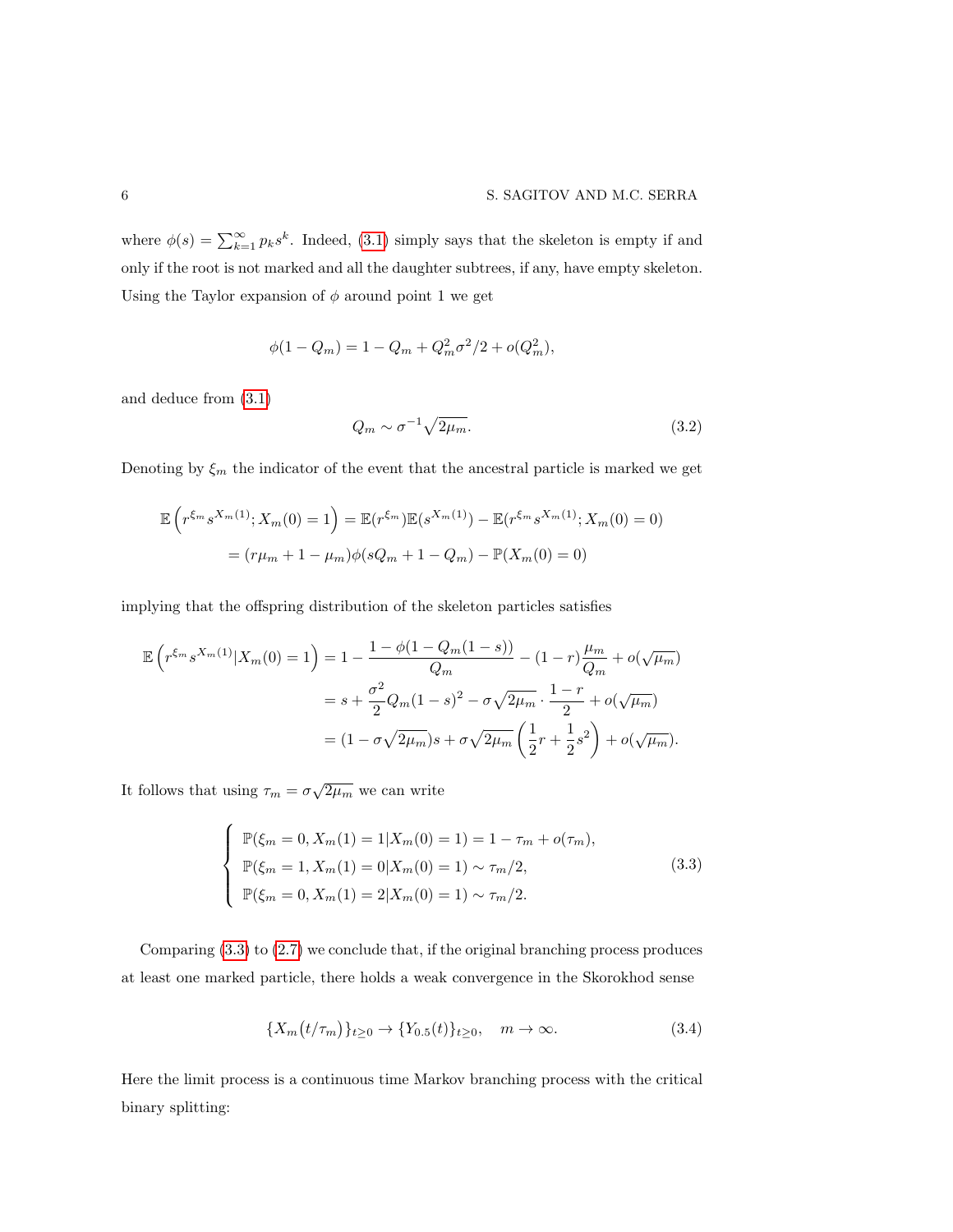- particles live exponential times with parameter 1,
- at the moment of its death each particle with probability 0.5 leaves no children and with probability 0.5 produces two children.

The limit process,  $Y_{0.5}(.)$ , being a critical branching process will eventually go extinct.

Relation [\(3.3\)](#page-5-0) gives an enhanced interpretation of the limit skeleton [\(3.4\)](#page-5-1). All marked particles appearing in the branching process can be associated with the tips of the limit skeleton. In particular the total number of the marked particles,  $W_m$ , conditioned on  $W_m > 0$  is asymptotically distributed as the total number of leaves, W, in the family tree of the limit skeleton. Due to the branching property we have

$$
W \stackrel{d}{=} 1_{\{\nu=0\}} + (W' + W'') \cdot 1_{\{\nu=2\}},
$$

where  $\nu$  is the number of offspring of the initial particle in the skeleton,  $W'$  and  $W''$ are i.i.d. with W. In terms of the generating functions we get an equation  $\mathbb{E}(s^W)$  =  $(s + [E(s^W)]^2)/2$  leading to  $E(s^W) = 1 - \sqrt{1 - s}$ .

## 4. Main result

<span id="page-6-0"></span>In this section we combine and further develop the two approaches presented in Chapters [2](#page-2-0) and [3](#page-4-0) for a more general model. Consider a nearly critical reproduction law  $\{p_m(k)\}_{k=0}^{\infty}$  satisfying  $(2.1), (2.2), (2.3)$  $(2.1), (2.2), (2.3)$  $(2.1), (2.2), (2.3)$  $(2.1), (2.2), (2.3)$  $(2.1), (2.2), (2.3)$  and allowing for negative  $\epsilon_m$ . Furthermore, assume that a particle with k offspring is marked with probability  $A_m(k)$ . The marking event may depend not only on the number of offspring but also on the whole daughter branching process. For example, the marking rule could be to mark all particles whose total number of descendent exceeds  $m$  [\[7\]](#page-20-1). Observe that for the marked near-critical BGW process the total probability for a particle to be marked is given by

$$
\mu_m = \sum_{k=0}^{\infty} p_m(k) A_m(k).
$$

Clearly, the case of Section [2](#page-2-0) corresponds to the zero marking probability,  $\mu_m \equiv 0$ , and the case of Section [3](#page-4-0) corresponds to  $\epsilon_m \equiv 0$  and  $A_m(k) \equiv \mu_m$ .

Reconciling the two different definitions of a skeleton given in Sections [2](#page-2-0) and [3](#page-4-0) we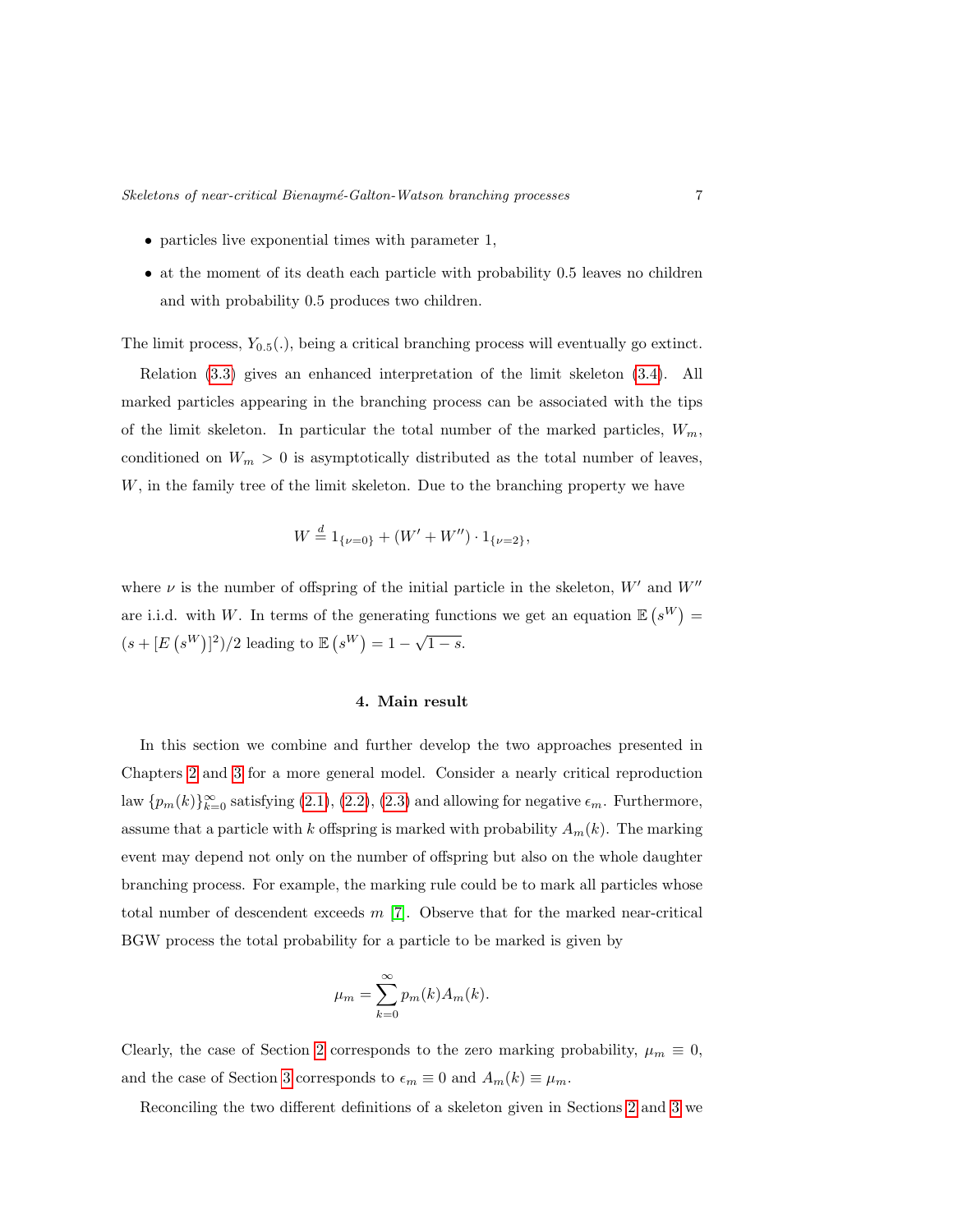next introduce a new definition.

Definition 4.1. For a given family tree of a BGW process with marking, the subtree formed by the marked lineages together with infinite lineages will be called the skeleton.

Clearly, if  $\mu_m = 0$  the skeleton is formed only by the infinite lineages. If  $\mu_m > 0$ any infinite lineage becomes marked and we can think that the skeleton is formed only by the marked lineages.

In this paper we study the asymptotic behavior of the skeleton assuming

<span id="page-7-0"></span>
$$
\mu_m \to 0, \quad m \to \infty,\tag{4.1}
$$

restricting ourselves to the cases when the mean offspring number for the marked particles

$$
M_m = \mu_m^{-1} \sum_{k=1}^{\infty} k p_m(k) A_m(k)
$$

satisfies

<span id="page-7-3"></span><span id="page-7-2"></span>
$$
\limsup_{m \to \infty} M_m < \infty. \tag{4.2}
$$

By this we exclude such extreme situations as, for example, when  $A_m(k)$  is of order  $\mu_m k^2$  for large k and  $\sum k^3 p_m(k) \to \infty$ . Observe also that given [\(2.3\)](#page-3-0) and [\(4.1\)](#page-7-0)

$$
\sum_{k=2}^{\infty} k(k-1)p_m(k)A_m(k) \to 0,
$$
\n(4.3)

which is obtained by using the inequality

$$
\sum_{k=2}^{\infty} k(k-1)p_m(k)A_m(k) \le n^2 \mu_m + \sum_{k=n}^{\infty} k^2 p_m(k).
$$

Let, as before,  $Q_m$  stand for the probability that the skeleton is not empty. Now we can state our main result claiming that, conditioned on the event that the skeleton is not empty, a weak convergence of the following form holds

<span id="page-7-1"></span>
$$
\{X_m(t/\tau_m)\}_{t\geq 0} \to \{Y_\lambda(t)\}_{t\geq 0}, \quad m \to \infty,
$$
\n(4.4)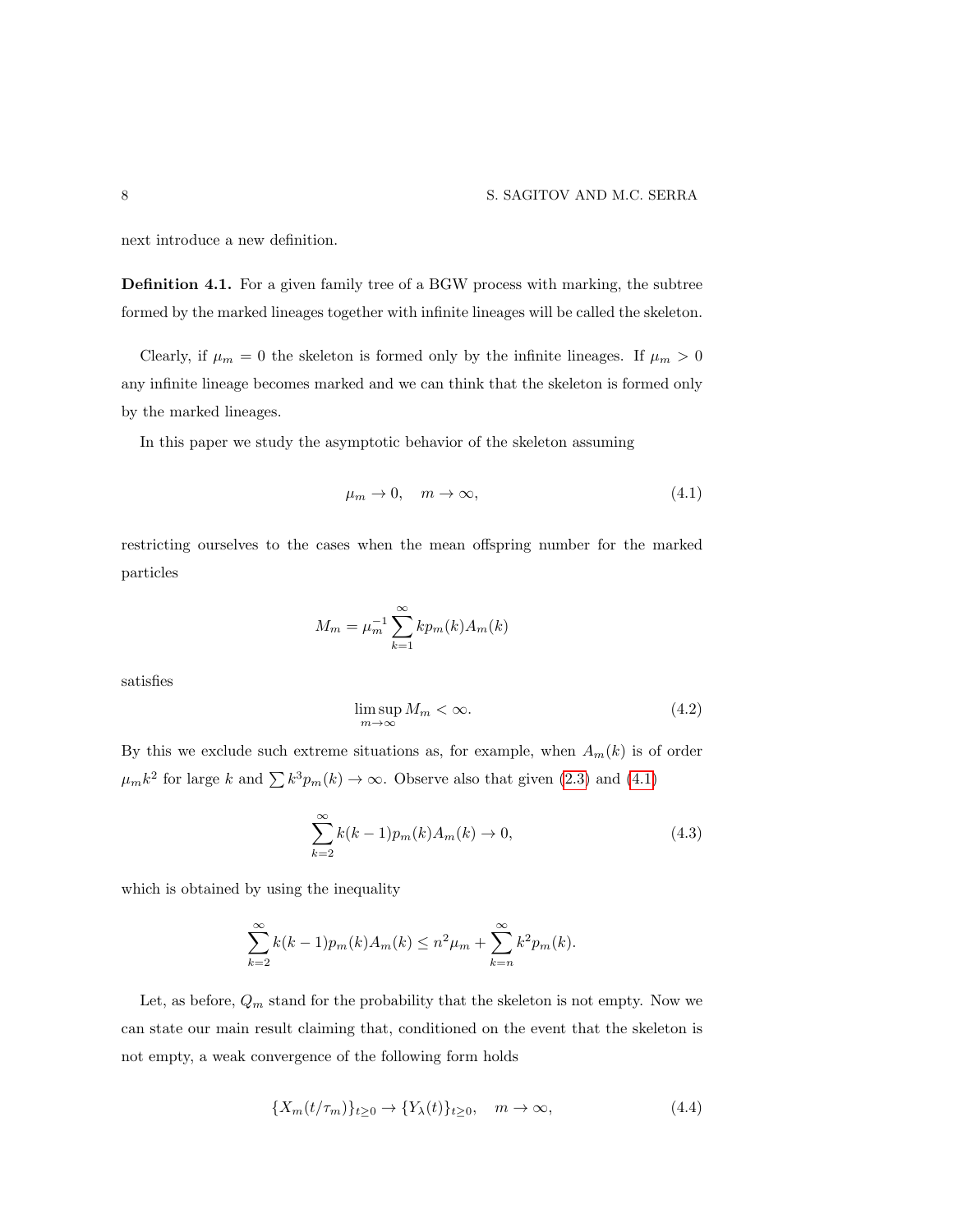for a convenient sequence  $(\tau_m)_{m\geq 0}$  and convenient  $\lambda \in [0,1]$ , generalizing both  $(2.6)$ and [\(3.4\)](#page-5-1). Here for a given  $\lambda \in [0,1]$  the limit process is a continuous time Markov branching process with binary splitting:

- particles live exponential times with parameter 1,
- at the moment of its death each particle with probability  $1 \lambda$  leaves no children and with probability  $\lambda$  produces two children.

Remark. Importantly, as with [\(3.4\)](#page-5-1) in Section [3,](#page-4-0) by the claiming [\(4.4\)](#page-7-1) we implicate that asymptotically there is one-to-one correspondence among the marked particles appearing in the branching process and the tips of the limit skeleton  $Y_{\lambda}(\cdot)$ . In particular, in [\(2.6\)](#page-3-3) the limit skeleton has no tips implying that under the corresponding time scale we can not expect observing marked particles in the branching process.

<span id="page-8-1"></span>**Theorem 4.1.** Under conditions  $(2.1)$ ,  $(2.2)$ ,  $(2.3)$ ,  $(4.1)$ ,  $(4.2)$  assuming that there exists a finite or infinite limit

<span id="page-8-2"></span>
$$
c = \lim_{m \to \infty} \epsilon_m / \sqrt{\mu_m},\tag{4.5}
$$

- (i) if  $c = \infty$ , then [\(2.5\)](#page-3-5) and [\(2.6\)](#page-3-3) hold,
- (ii) if  $c \in (-\infty, \infty)$ , then

<span id="page-8-0"></span>
$$
Q_m \sim \sqrt{\mu_m} \cdot \frac{c + \sqrt{c^2 + 2\sigma^2}}{\sigma^2},\tag{4.6}
$$

also [\(4.4\)](#page-7-1) holds with  $\tau_m = \sqrt{\mu_m} \sqrt{\mu_m}$  $\overline{c^2 + 2\sigma^2}$  and  $\lambda = \frac{1}{2} + \frac{1}{2} \frac{c}{\sqrt{c^2 + 2\sigma^2}}$ ,

(iii) if  $c = -\infty$ , then

$$
Q_m \sim \mu_m/|\epsilon_m|,
$$

also [\(4.4\)](#page-7-1) holds with  $\tau_m = |\epsilon_m|$  and  $\lambda = 0$ .

According to Theorem [4.1](#page-8-1) there are five different asymptotic regimes for the skeleton of a near-critical BGW process depending on how the deviation from the critical reproduction,  $\epsilon_m$ , relates to the square root of the marking probability,  $\sqrt{\mu_m}$ :

• in the supercritical case  $c = \infty$  with a negligible marking probability the limit skeleton is the Yule process which never dies out,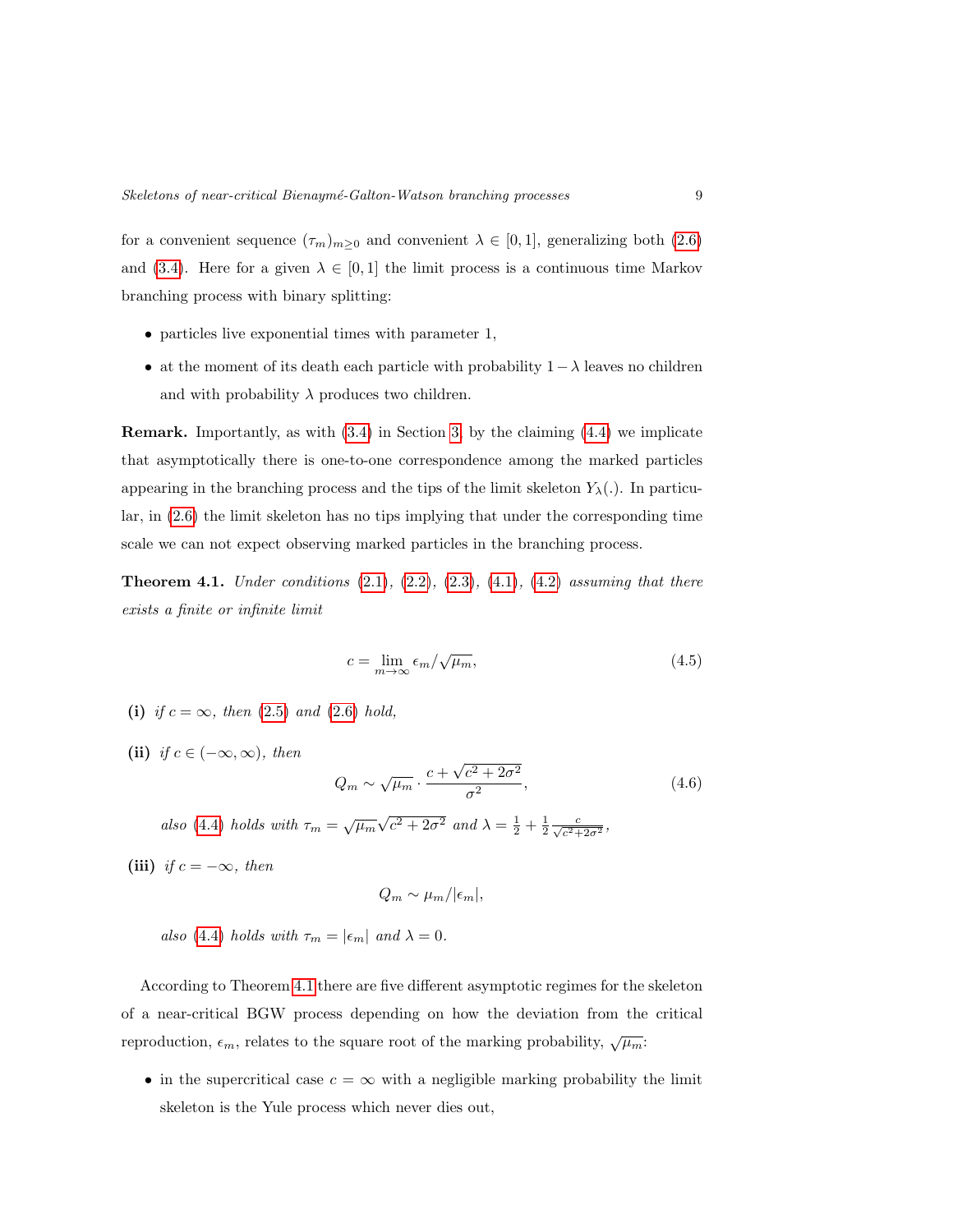- in the supercritical case  $c \in (0,\infty)$  with a balanced marking probability the limit skeleton is a supercritical Markov branching process which dies out with probability  $\frac{\sqrt{c^2+2\sigma^2}-c}{\sqrt{c^2+2\sigma^2}}$  $\frac{c^2+2\sigma^2-c}{c^2+2\sigma^2+c}$  and survives forever with probability  $\frac{2c}{\sqrt{c^2+2c^2}}$  $\frac{2c}{c^2+2\sigma^2+c},$
- if the reproduction law is very close to the purely critical,  $c = 0$ , then the limit skeleton is a critical Markov branching process which dies out with probability one although rather slowly,
- in the subcritical case  $c \in (-\infty, 0)$  with a balanced marking probability the limit skeleton is a subcritical Markov branching process which dies out with probability one,
- <span id="page-9-0"></span>• in the subcritical case  $c = -\infty$  with a very small marking probability the limit skeleton is given by a single lineage that dies out after an exponential time.

#### 5. Binomial mutation model

Here we present an important example of a marked branching process based on a decomposable two-type Galton-Watson process modeling a population of individuals with irreversible mutations. The two-type branching process stems from a single wild type individual which produces k offspring with probability  $q_m(k)$ . Suppose that each daughter of a wild type individual becomes a mutant with probability  $\pi_m$  independently of other daughters.

To introduce a marked BGW process we focus only on the wild type individuals and mark those wild type individuals who have at least one mutant daughter. The reproduction law for the marked branching process is given by the distribution for the number of wild type offspring:

<span id="page-9-1"></span>
$$
p_m(k) = \sum_{l=0}^{\infty} q_m(k+l) \binom{k+l}{l} (1-\pi_m)^k \pi_m^l,
$$
\n(5.1)

and the conditional marking probabilities  $A_m(k)$  are computed using the following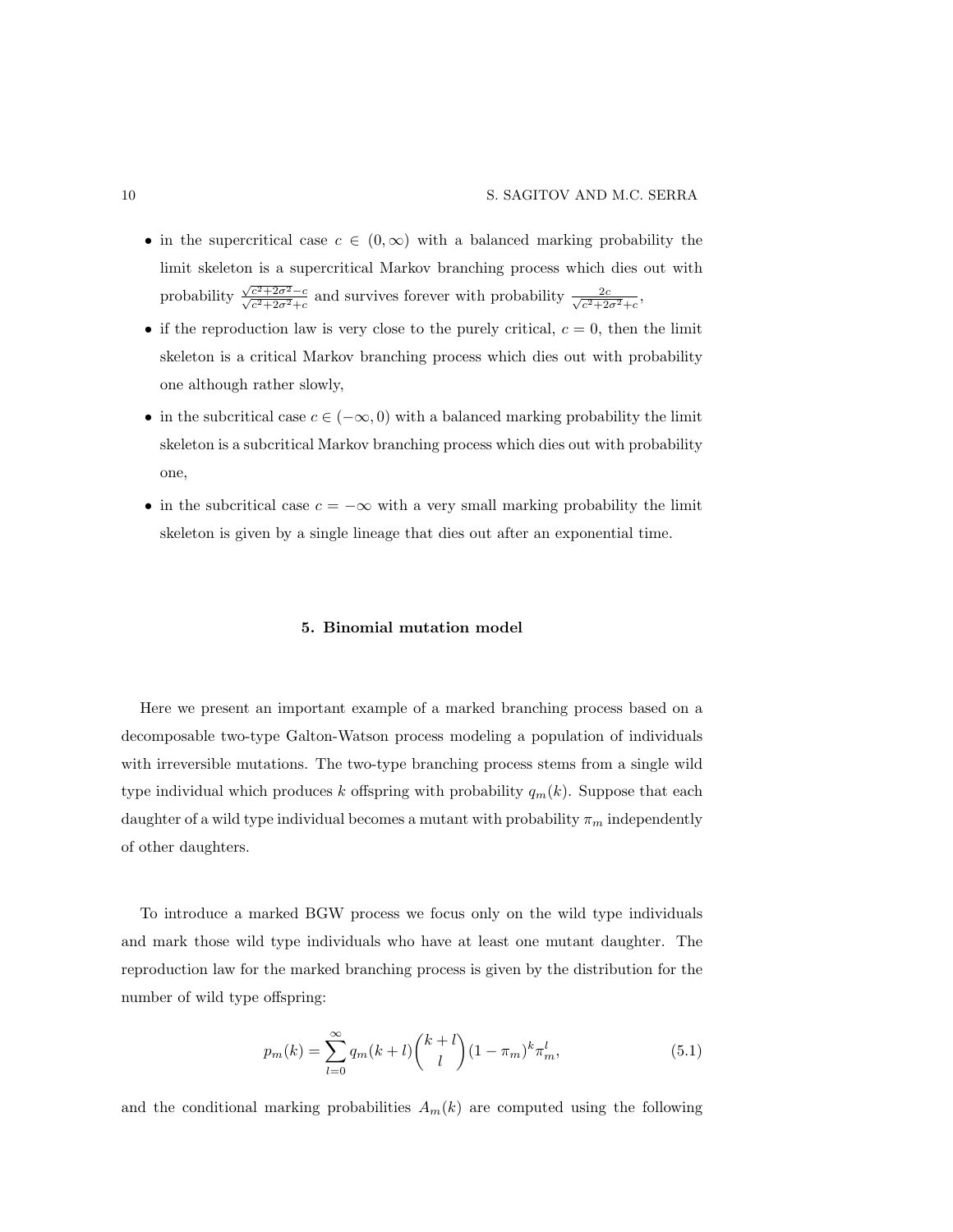relations obtained by splitting [\(5.1\)](#page-9-1) in two parts

$$
p_m(k)(1 - A_m(k)) = q_m(k)(1 - \pi_m)^k,
$$
\n(5.2)

$$
p_m(k)A_m(k) = \sum_{l=1}^{\infty} q_m(k+l) \binom{k+l}{l} (1-\pi_m)^k \pi_m^l.
$$
 (5.3)

To ensure that one can use the results from previous section, we need conditions [\(2.1\)](#page-3-1)-[\(2.3\)](#page-3-0) to hold. Therefore we assume that the reproduction law with mutant offspring satisfies

<span id="page-10-8"></span><span id="page-10-5"></span><span id="page-10-0"></span>
$$
\sum_{k=1}^{\infty} k q_m(k) = 1 + \eta_m, \ \eta_m \to 0,
$$
\n(5.4)

<span id="page-10-1"></span>
$$
\sum_{k=2}^{\infty} k(k-1)q_m(k) \to \sigma^2,
$$
\n(5.5)

$$
\sup_{m} \sum_{k=n}^{\infty} k^2 q_m(k) \to 0, \ \ n \to \infty,
$$
\n(5.6)

for some  $\sigma \in (0, \infty)$ . Assume also

<span id="page-10-3"></span><span id="page-10-2"></span>
$$
\pi_m \to 0, \quad m \to \infty. \tag{5.7}
$$

Lemma 1. Conditions [\(5.4\)](#page-10-0), [\(5.5\)](#page-10-1), [\(5.6\)](#page-10-2), [\(5.7\)](#page-10-3) imply [\(2.1\)](#page-3-1), [\(2.2\)](#page-3-2), [\(2.3\)](#page-3-0), [\(4.1\)](#page-7-0), [\(4.2\)](#page-7-2) with

<span id="page-10-7"></span><span id="page-10-4"></span>
$$
\mu_m \sim \pi_m, \quad m \to \infty,\tag{5.8}
$$

<span id="page-10-6"></span>
$$
M_m \to \sigma^2, \quad m \to \infty, \tag{5.9}
$$

Remark. Relation [\(5.9\)](#page-10-4) has an interesting implication for our two-type branching process: the mean number of wild type siblings in a family with at least one mutant asymptotically equals the variance of the total offspring number.

Proof. First observe that [\(5.3\)](#page-10-5) entails a useful expression for the marking probability

$$
\mu_m = \sum_{k=0}^{\infty} p_m(k) A_m(k) = \sum_{k=1}^{\infty} q_m(k) (1 - (1 - \pi_m)^k).
$$
 (5.10)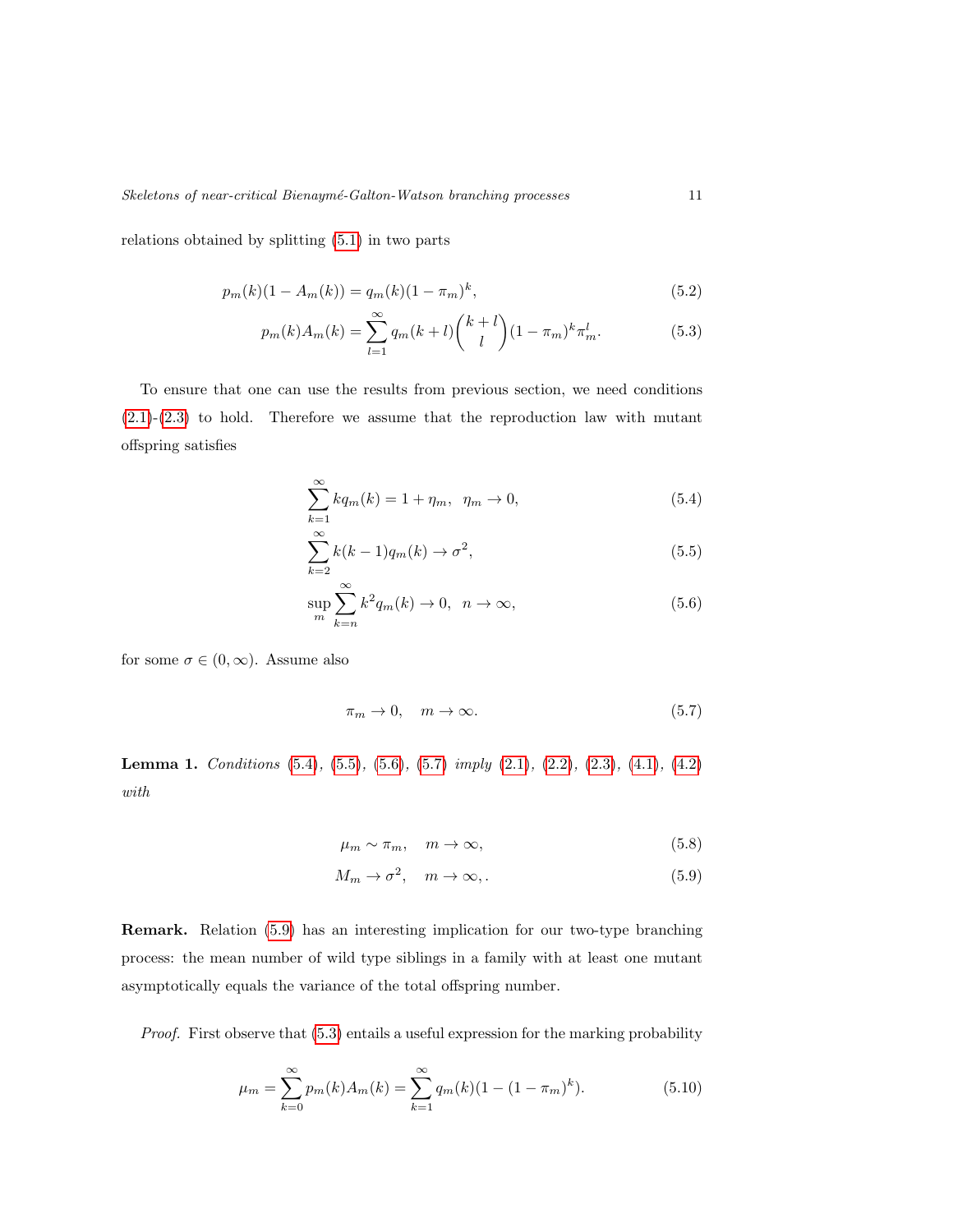Clearly, [\(5.10\)](#page-10-6) and [\(5.4\)](#page-10-0) yield

<span id="page-11-0"></span>
$$
0 \le \mu_m - \pi_m (1 + \eta_m) \le \pi_m^2 \sum_{k=1}^{\infty} k^2 q_m(k), \tag{5.11}
$$

and [\(5.8\)](#page-10-7) follows from [\(5.4\)](#page-10-0), [\(5.6\)](#page-10-2) and [\(5.11\)](#page-11-0).

Next, due to [\(5.2\)](#page-10-8) we have

$$
0 \le \sum_{k=2}^{\infty} k(k-1)q_m(k) - \sum_{k=2}^{\infty} k(k-1)p_m(k)(1 - A_m(k))
$$
  
= 
$$
\sum_{k=2}^{\infty} k(k-1)q_m(k)(1 - (1 - \pi_m)^k)
$$
  

$$
\le n^3 \pi_m + \sup_j \sum_{k=n}^{\infty} k^2 q_j(k)
$$

for any  $n \ge 2$ . Letting here first  $m \to \infty$  and then  $n \to \infty$ , due to [\(5.5\)](#page-10-1) and [\(5.6\)](#page-10-2), we arrive at

$$
\sum_{k=2}^{\infty} k(k-1)p_m(k)(1-A_m(k)) \to \sigma^2.
$$

This together with  $(4.3)$  implies  $(2.2)$ . Now, according to  $(5.3)$  we have

$$
\mu_m M_m \pi_m^{-1} = \sum_{k=1}^{\infty} k \sum_{l=1}^{\infty} q_m (k+l) {k+l \choose l} (1-\pi_m)^k \pi_m^{l-1}
$$
  
= 
$$
\sum_{j=2}^{\infty} q_m(j) \sum_{l=1}^j (j-l) {j \choose l} (1-\pi_m)^{j-l} \pi_m^{l-1}
$$
  
= 
$$
(1-\pi_m)^{-1} \sum_{j=2}^{\infty} j(j-1) p_m(j) (1-A_m(j))
$$
  
+ 
$$
\pi_m \sum_{j=2}^{\infty} q_m(j) \sum_{l=2}^j (j-l) {j \choose l} (1-\pi_m)^{j-l} \pi_m^{l-2}.
$$

From here we easily obtain [\(5.9\)](#page-10-4), and therefore [\(4.2\)](#page-7-2), using [\(4.3\)](#page-7-3) and

$$
\sum_{j=2}^{\infty} q_m(j) \sum_{l=1}^j (j-l) {j \choose l} (1-\pi_m)^{j-l} \pi_m^{l-2} \le \sum_{j=2}^{\infty} j(j-1) q_m(j).
$$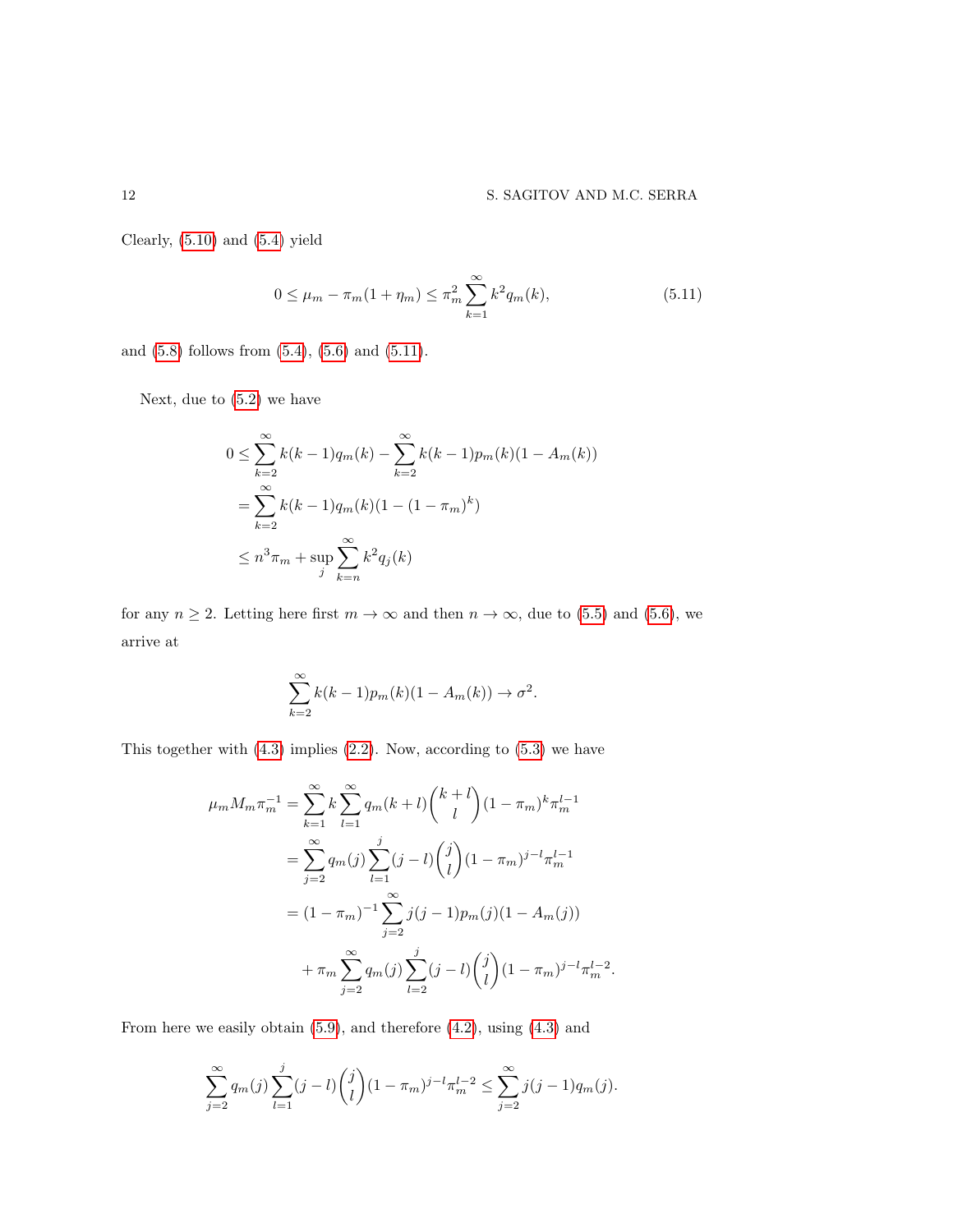Skeletons of near-critical Bienaymé-Galton-Watson branching processes 13

In view of

$$
\sum_{k=1}^{\infty} k p_m(k)(1 - A_m(k)) = 1 + \epsilon_m - \mu_m M_m
$$

we derive from  $(5.2)$  and  $(5.4)$ 

<span id="page-12-1"></span>
$$
0 \le \eta_m - \epsilon_m + \mu_m M_m \le \pi_m \sum_{k=1}^{\infty} k^2 q_m(k). \tag{5.12}
$$

Combining  $(4.2)$  and  $(5.12)$  we get  $(2.1)$ .

To prove  $(2.3)$  we turn to  $(5.1)$  and see that

$$
\sum_{k=n}^{\infty} k^2 p_m(k) = \sum_{k=n}^{\infty} k^2 \sum_{l=0}^{\infty} q_m(k+l) {k+l \choose l} (1-\pi_m)^k \pi_m^l
$$
  
= 
$$
\sum_{j=n}^{\infty} q_m(j) \sum_{l=0}^{j-n} (j-l)^2 {j \choose l} (1-\pi_m)^{j-l} \pi_m^l
$$
  

$$
\leq \sum_{j=n}^{\infty} j^2 q_m(j).
$$

Thus [\(2.3\)](#page-3-0) is an immediate consequence of [\(5.6\)](#page-10-2).

<span id="page-12-2"></span>Corollary 5.1. For the binomial mutation model satisfying [\(5.4\)](#page-10-0), [\(5.5\)](#page-10-1), [\(5.6\)](#page-10-2), [\(5.7\)](#page-10-3), and  $\eta_m/\sqrt{\pi_m} \to c$  the statements (i), (ii), (iii) of Theorem [4.1](#page-8-1) are valid after  $(\epsilon_m, \mu_m)$ are replaced by  $(\eta_m, \pi_m)$ .

#### 6. The sequential mutation model

<span id="page-12-0"></span>Our next illustration of Theorem [4.1](#page-8-1) deals with the sequential mutation model [\[8\]](#page-20-2) for a viral population with irreversible mutations which escapes extinction as soon as a target type of viruses is produced. To simplify the discussion we focus mainly on the two-step mutation model, extending the one-step model from Section [5.](#page-9-0)

Suppose we have a population of viruses stemming from a single virus which is able to reproduce and mutate giving rise to what we call intermediate type of viruses. The viruses of intermediate type reproduce according to a common law and by mutation generate a new type of viruses which we call the target type. The marking rule for the intermediate type is straightforward: we mark mothers with at least one daughter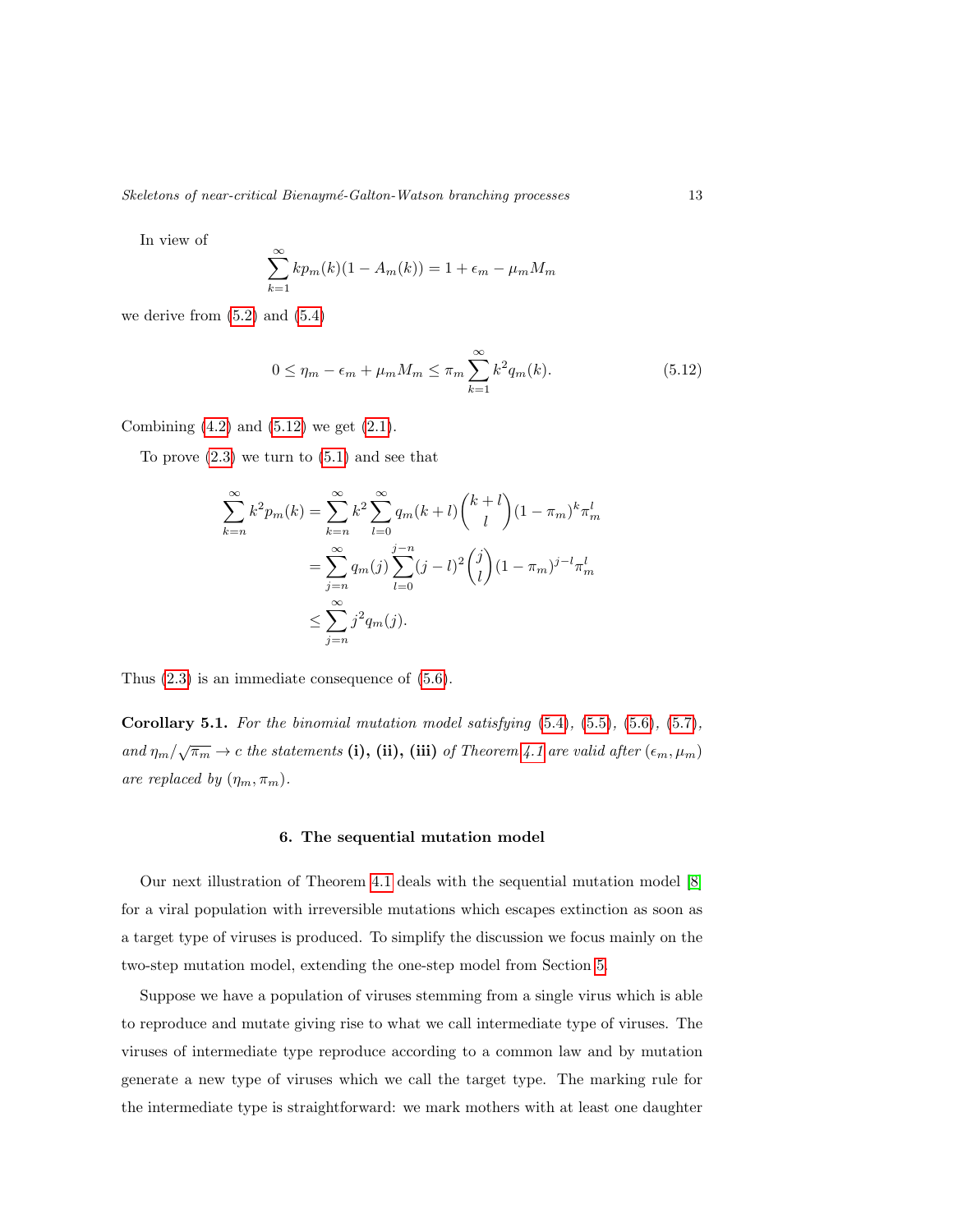of the target type. The wild type marking rule is a bit more complicated: we mark a mother which has at least one successful mutant daughter (that is a mutant, of the intermediate type, which has at least one marked descendant in the whole line of descent).

We will assume that the reproduction laws and marking probabilities for both wild type and intermediate type branching processes satisfy conditions of type [\(5.4\)](#page-10-0), [\(5.5\)](#page-10-1), [\(5.6\)](#page-10-2), [\(5.7\)](#page-10-3) and are described by triplets  $(\eta_m, \sigma^2, \pi_m)$  and  $(\hat{\eta}_m, \sigma_2^2, \hat{\pi}_m)$  respectively. Furthermore, we assume for simplicity that

$$
\hat{\pi}_m/\pi_m \to \alpha, \ \ m \to \infty, \text{ for some } \alpha \in [0, \infty).
$$

According to Corollary [5.1,](#page-12-2) if

$$
\hat{\eta}_m \sim c_2 \sqrt{\pi_m}, \quad m \to \infty, \text{ for some } c_2 \in (-\infty, \infty),
$$

then

$$
\hat{Q}_m \sim \sqrt{\pi_m} \cdot \frac{c_2 + \sqrt{c_2^2 + 2\alpha \sigma_2^2}}{\sigma_2^2},
$$

where  $\hat{Q}_m$  is the counterpart of  $Q_m$  in Corollary [5.1](#page-12-2) for the skeleton of the intermediate type. Clearly, the intermediate type is supercritical iff  $c_2 > 0$  and  $\alpha > 0$ . Notice that with  $\alpha = 0$  the skeleton of the intermediate type is the Yule process. The time scale intermediate type skeleton is given by

<span id="page-13-0"></span>
$$
\hat{\tau}_m = \sqrt{\pi_m} \sqrt{c_2^2 + 2\alpha \sigma_2^2}.
$$
\n(6.1)

Our main interest in the two-step mutation model is of course the limit skeleton leading to the target type. Therefore, we want to apply Corollary [5.1](#page-12-2) once again to the branching system with the probability of a successful mutation for the wild type viruses given by

$$
\tilde{\pi}_m = \pi_m \hat{Q}_m \sim \pi_m^{3/2} \cdot \frac{c_2 + \sqrt{c_2^2 + 2\alpha \sigma_2^2}}{\sigma_2^2}.
$$

Assuming

$$
\eta_m \sim c_1 \pi_m^{3/4}, \quad m \to \infty
$$
, for some  $c_1 \in (-\infty, \infty)$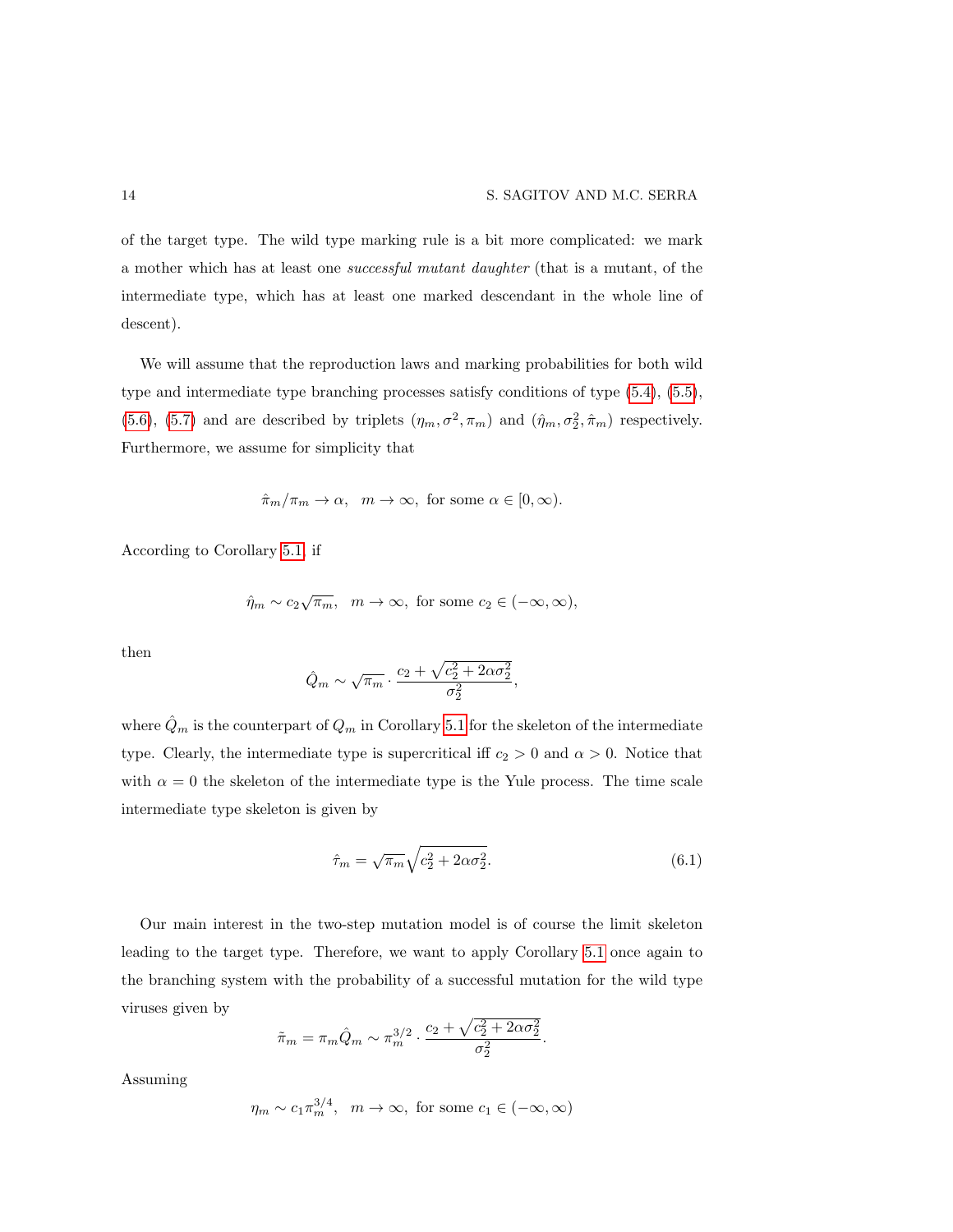we get

$$
Q_m \sim \sqrt{\tilde{\pi}_m} \cdot \frac{c + \sqrt{c^2 + 2\sigma^2}}{\sigma^2}, \quad c = \frac{c_1 \sigma_2}{\sqrt{c_2 + \sqrt{c_2^2 + 2\alpha \sigma_2^2}}},
$$

implying

<span id="page-14-0"></span>
$$
Q_m \sim \pi_m^{3/4} \cdot \frac{c_1 \sigma_2 + \sqrt{c_1^2 \sigma_2^2 + 2\sigma^2 (c_2 + \sqrt{c_2^2 + 2\alpha \sigma_2^2})}}{\sigma^2 \sigma_2}.
$$
 (6.2)

The limit skeleton for the wild type is supercritical iff  $c_1 > 0$ .

The time scale for the wild type type skeletons is given by

$$
\tau_m = \pi_m^{3/4} \sqrt{c_1^2 + 2\sigma^2 \sigma_2^{-2} (c_2 + \sqrt{c_2^2 + 2\alpha \sigma_2^2})},
$$

which in the considered case is much slower than the time scale of the intermediate type [\(6.1\)](#page-13-0). Thus the overall skeleton is given by the wild type skeleton, and the first death in the limit skeleton corresponds to the time of escape from extinction when the first virus of the target type appears.

The above considered case is one of the many possible combination of reproductionmutation regimes for the two-step mutation model. Without analyzing each of the remaining cases we just point out that there is a situation when both parts of the skeleton live on the same time scale. This is the case when

$$
\hat{\pi}_m \sim \alpha \pi_m^{\gamma}, \quad m \to \infty, \text{ for some } \gamma \in (1, 2),
$$
  

$$
\hat{\eta}_m \sim -\beta \pi_m^{\gamma-1}, \quad m \to \infty, \text{ for some } \beta \in (0, \infty),
$$
  

$$
\eta_m \sim c_1 \pi_m, \quad m \to \infty, \text{ for some } c_1 \in (-\infty, \infty).
$$

Here both time scales are of order  $1/\pi_m$ .

Turning to the the sequential model with  $b-1$  intermediate steps before the target type, we extrapolate the formula [\(6.2\)](#page-14-0) to  $Q_m \sim \text{const} \cdot \pi_m^{1-2^{-b}}$ . This prediction should be compared with the strictly subcritical case where one expects  $Q_m \sim \text{const} \cdot \pi_m^b$ , see Theorem 7.1 in [\[8\]](#page-20-2).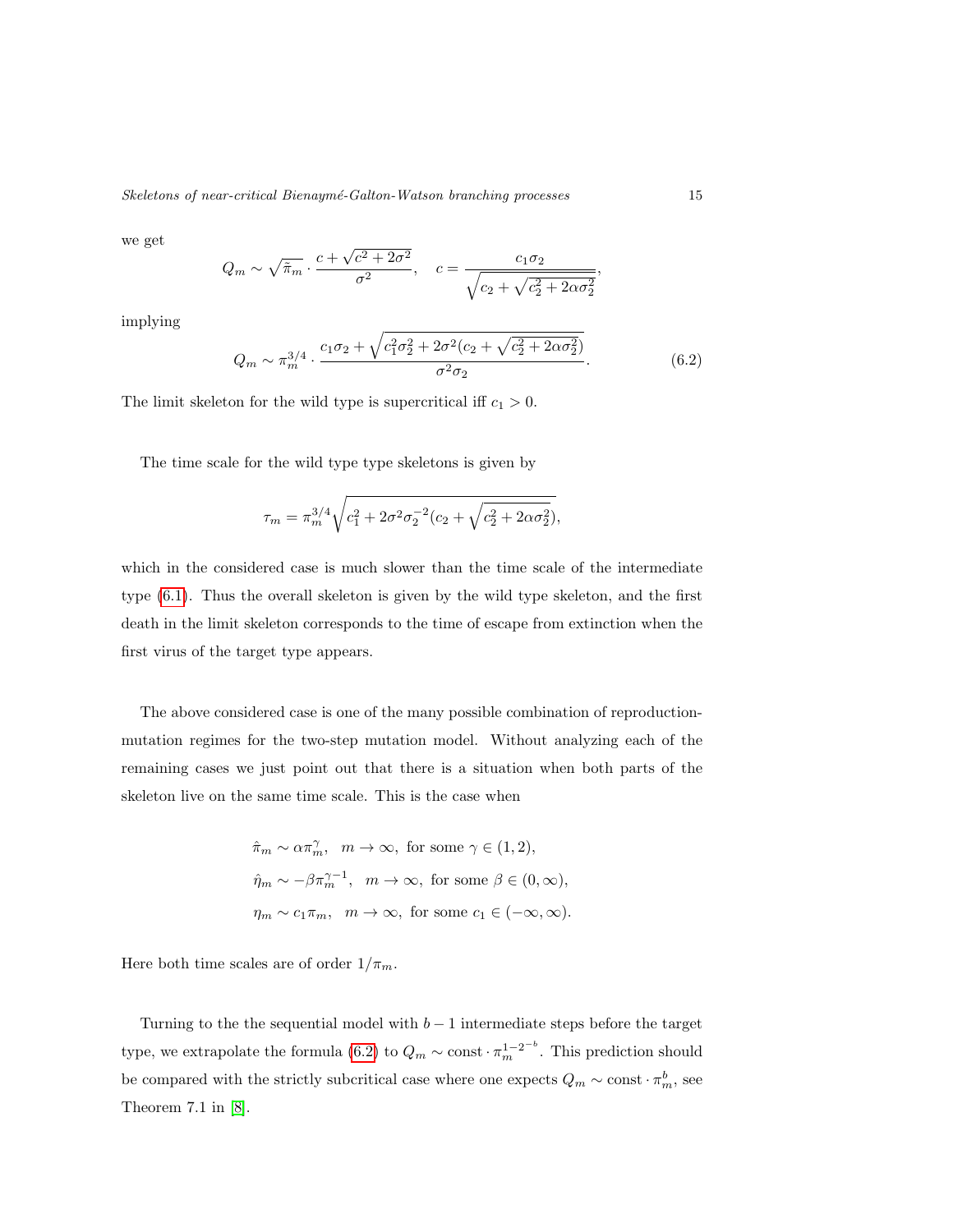## 7. Time to escape

In the framework of the sequential mutation model of Section [6](#page-12-0) it is crucial to be able to describe the time to escape from extinction.

Let  $T_m$  be the time until the first marked particle is observed and put

$$
Q(t) = \lim_{m \to \infty} \mathbb{P}\Big( T_m > \frac{t}{\sqrt{\mu_m (c^2 + 2\sigma^2)}} \Big).
$$

According to Theorem [4.1](#page-8-1) given that the limit [\(4.5\)](#page-8-2) is finite,  $Q(t) = \mathbb{P}(T > t)$  is the tail probability of the time T to the first death in the limit skeleton  $Y_\lambda(\cdot)$  with  $\lambda = \frac{1}{2} + \frac{1}{2} \frac{c}{\sqrt{c^2 + 2\sigma^2}}$ . The branching property of  $Y_\lambda(\cdot)$  says that

<span id="page-15-0"></span>
$$
T = L + \min(T', T'') \cdot 1_{\{\nu = 2\}},\tag{7.1}
$$

where  $L$  is the exponential life length with mean one,  $\nu$  is the number of offspring of the initial particle,  $T'$  and  $T''$  are i.i.d with T. Due to the branching property [\(7.1\)](#page-15-0)

$$
Q(t) = P(L > t) + P(T > t, L \le t)
$$

$$
= e^{-t} + \lambda \int_0^t Q^2(t - u)e^{-u} du.
$$

It follows

$$
e^t Q(t) = 1 + \lambda \int_0^t Q^2(u)e^u du.
$$

Differentiation over  $t$  yields a simple differential equation

$$
Q'(t) + Q(t) = \lambda Q^2(t), \quad Q(0) = 1
$$

giving  $Q(t) = 1/(\lambda + (1 - \lambda)e^{t})$ . Thus

$$
\mathbb{P}\Big(T_m > \frac{t}{\sqrt{\mu_m}}\Big) \to 2\Big(1 + \frac{c}{\sqrt{c^2 + 2\sigma^2}} + \Big(1 - \frac{c}{\sqrt{c^2 + 2\sigma^2}}\Big)e^{t\sqrt{c^2 + 2\sigma^2}}\Big)^{-1}
$$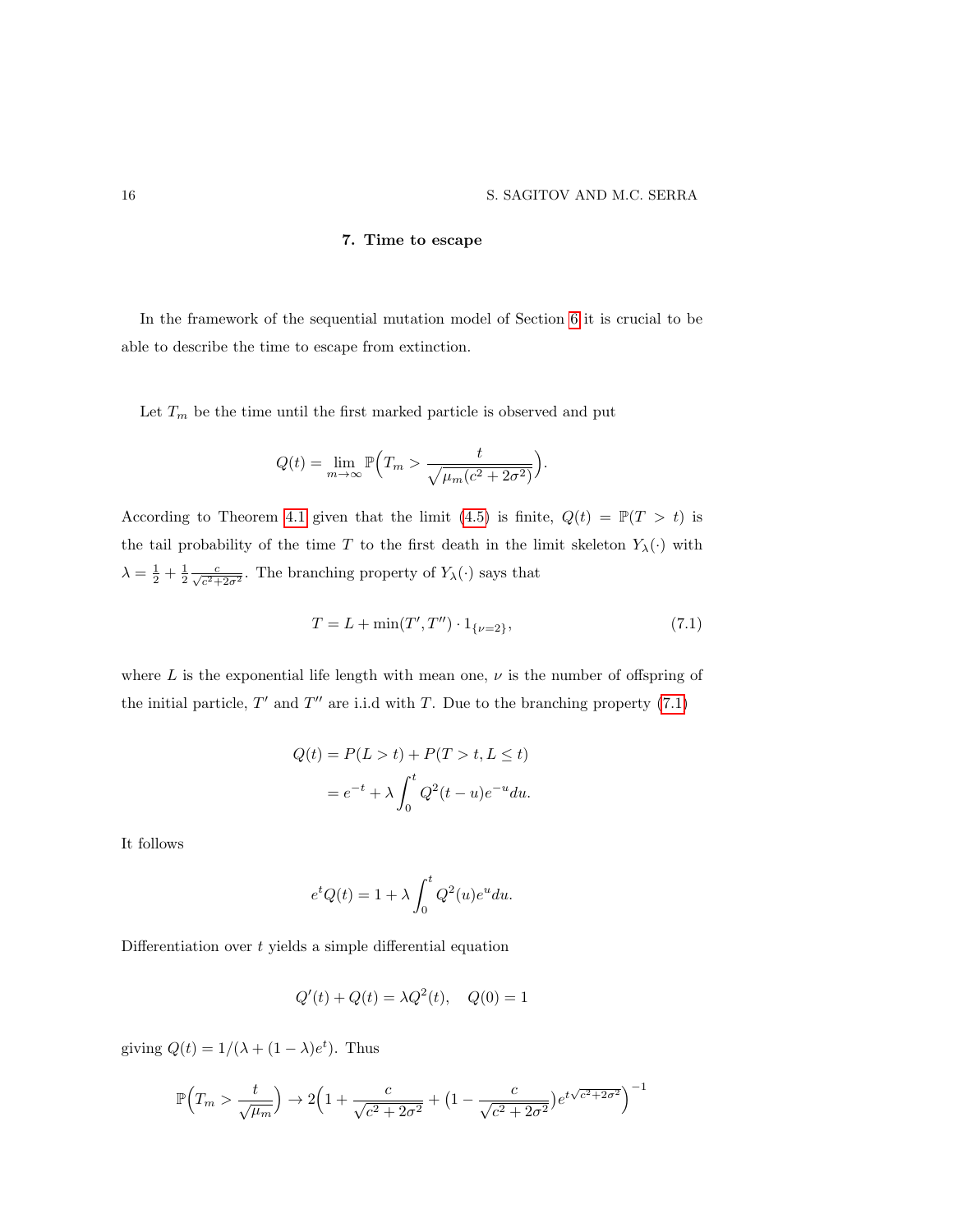and we conclude that the scaled time  $T_m\sqrt{\mu_m}$  has the limit density distribution function

<span id="page-16-0"></span>
$$
\psi(t) = \frac{2(\sqrt{c^2 + 2\sigma^2} - c)e^{t\sqrt{c^2 + 2\sigma^2}}}{\left(1 + \frac{c}{\sqrt{c^2 + 2\sigma^2}} + \left(1 - \frac{c}{\sqrt{c^2 + 2\sigma^2}}\right)e^{t\sqrt{c^2 + 2\sigma^2}}\right)^2}, \quad t \ge 0.
$$
\n(7.2)

In particular, with  $c = 0$  we get

$$
\psi(t) = 2\sqrt{2}\sigma^2 e^{t\sigma\sqrt{2}} \left(1 + e^{t\sigma\sqrt{2}}\right)^{-2}.
$$



<span id="page-16-1"></span>FIGURE 1: Three density curves given by formula [\(7.2\)](#page-16-0) with  $\sigma = 1$ : subcritical case  $c = -0, 5$ (solid line), critical case  $c = 0$  (dashed line), supercritical case  $c = 0.5$  (dotted line).

We illustrate the asymptotic density function,  $\psi$ , by Figure [1.](#page-16-1) In the supercritical case the density curve reaches its a maximum value at

$$
t_{\max} = \frac{1}{\sqrt{c^2 + 2\sigma^2}} \ln\left(1 + \frac{2c}{\sqrt{c^2 + 2\sigma^2} - c}\right)
$$

making the most likely value for the time to escape  $\mathcal{T}_m$  to be around

$$
\hat{T}_m = \sqrt{\frac{1}{\mu_m (c^2 + 2\sigma^2)}} \ln \left( 1 + \frac{2c}{\sqrt{c^2 + 2\sigma^2} - c} \right).
$$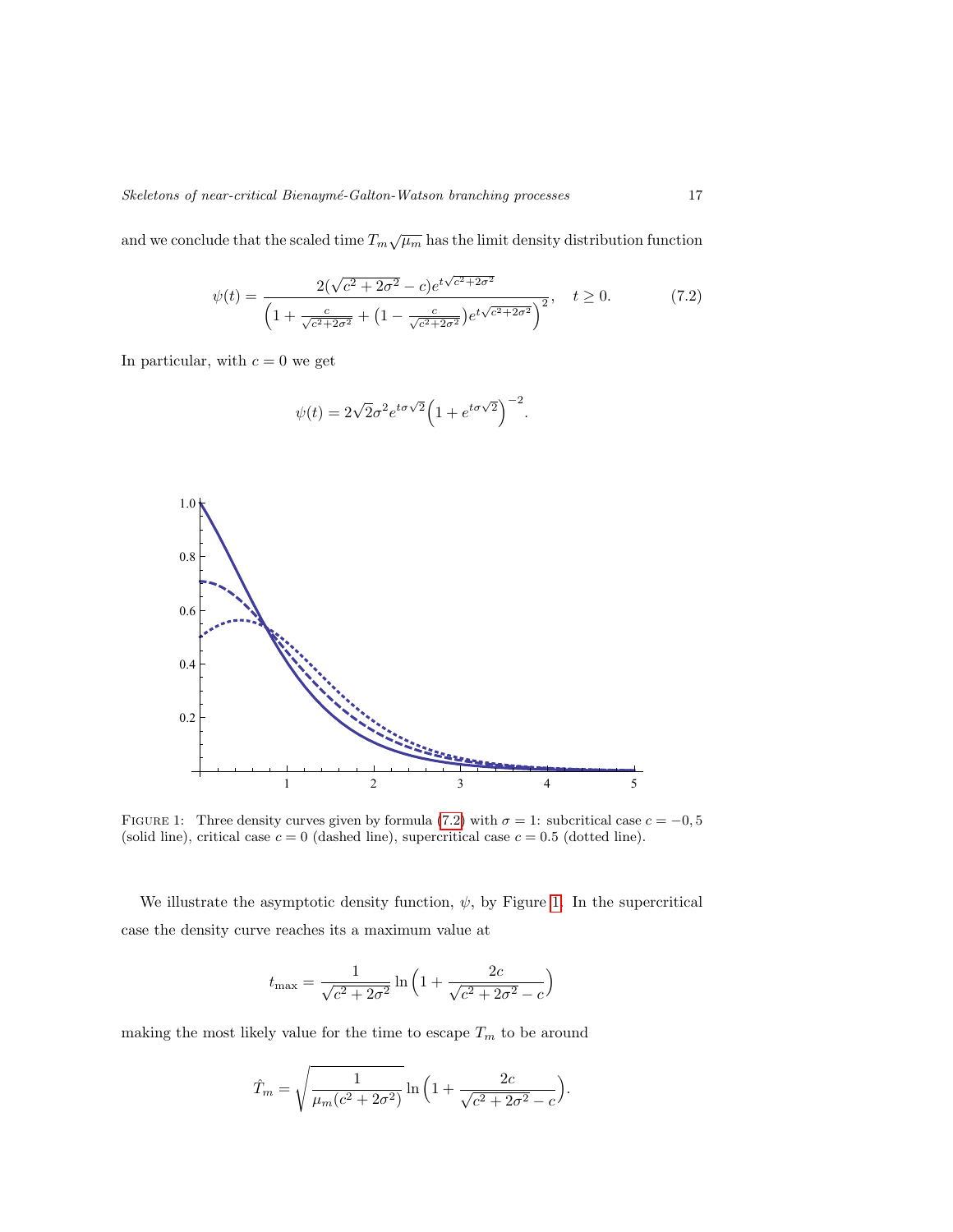# 8. Proof of Theorem [4.1](#page-8-1)

Our proof relies on the properties of the probability generating function

$$
f_m(r,s) = \sum_{k=0}^{\infty} p_m(k) s^k (1 - A_m(k) + A_m(k)r)
$$

jointly characterizing the marking status of a particle (through  $r$ ) and its offspring number (through s).

**Lemma 8.1.** Given conditions [\(2.1\)](#page-3-1), [\(2.2\)](#page-3-2), [\(2.3\)](#page-3-0), and any sequence  $u_m \in (0,1)$  such that  $u_m \to 0$ , as  $m \to \infty$ , the following decomposition holds

$$
1 - f_m(r, 1 - u_m) = \mu_m(1 - r) + u_m(1 + \epsilon_m - \mu_m M_m(1 - r)) - u_m^2 \sigma_{r,m}^2/2,
$$

with  $\sigma_{r,m}^2 \to \sigma^2$  as  $m \to \infty$  uniformly over  $r \in [0,1]$ .

*Proof.* This follows from a Taylor expansion around point  $(r, 1)$ 

$$
f_m(r, 1 - u_m) = f_m(r, 1) - u_m \frac{\partial f_m}{\partial s}(r, 1) + \frac{u_m^2}{2} \left( \frac{\partial^2 f_m}{\partial s^2}(r, 1) + R_m(r) \right),
$$

where

$$
f_m(r,1) = \sum_{k=0}^{\infty} p_m(k)(1 - A_m(k) + A_m(k)r) = 1 - \mu_m(1 - r),
$$
  

$$
\frac{\partial f_m}{\partial s}(r,1) = \sum_{k=1}^{\infty} k p_m(k)(1 - A_m(k) + A_m(k)r) = 1 + \epsilon_m - \mu_m M_m(1 - r),
$$
  

$$
\frac{\partial^2 f_m}{\partial s^2}(r,1) = \sum_{k=2}^{\infty} k(k-1)p_m(k)(1 - A_m(k) + A_m(k)r),
$$

and

$$
R_m(r) = \sum_{k=2}^{\infty} k(k-1)p_m(k)(1 - A_m(k) + A_m(k)r)(1 - \theta_m^{k-2}),
$$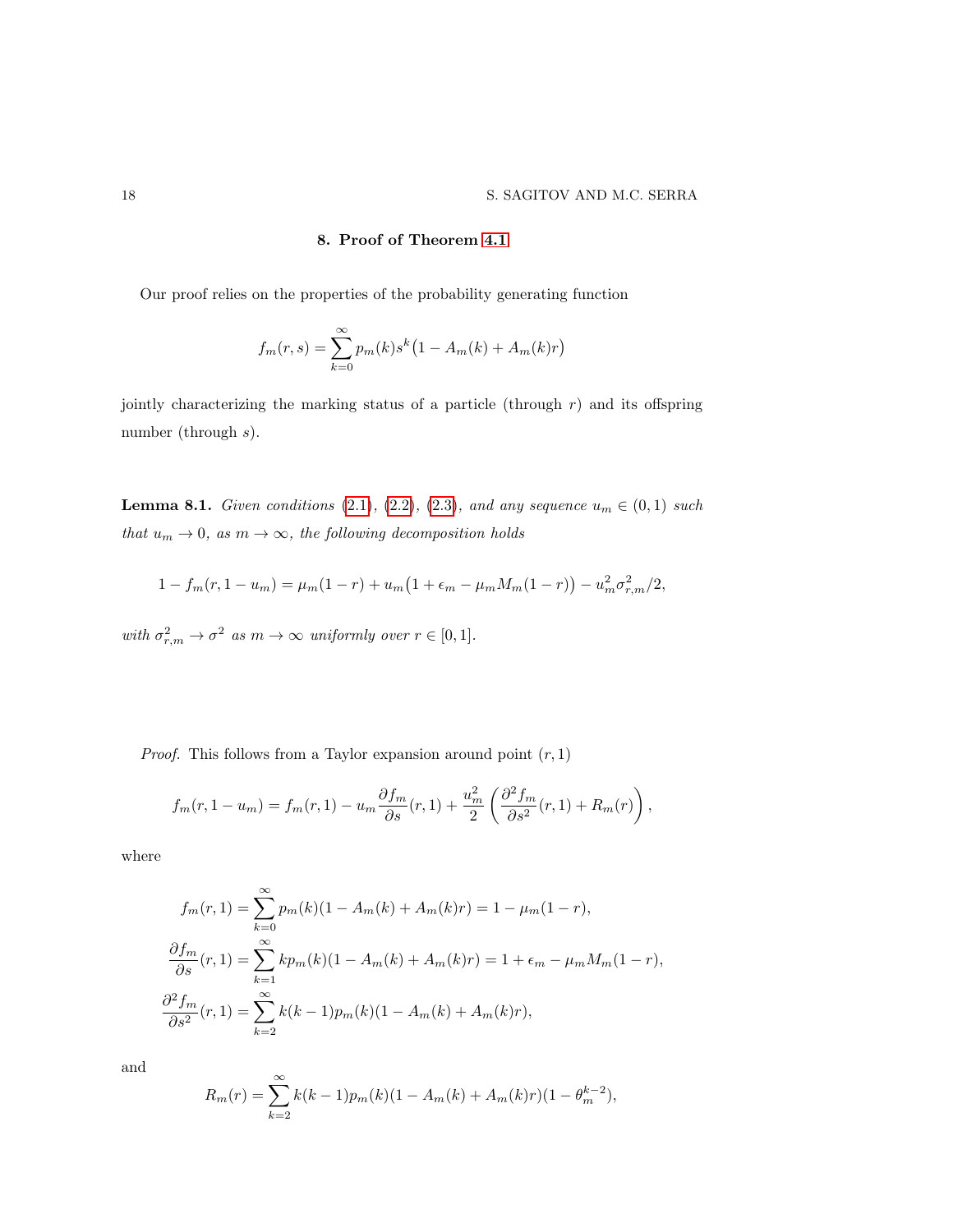for some  $\theta \in (1 - u_m, 1)$ . Indeed, since for any  $n \geq 3$ 

$$
R_m(r) \le \sum_{k=2}^{\infty} k^2 p_m(k)(1 - (1 - u_m)^{k-2})
$$
  

$$
\le u_m n^3 + \sum_{k=n}^{\infty} k^2 p_m(k),
$$

condition [\(2.3\)](#page-3-0) implies  $R_m(r) \to 0$ . It remains to apply [\(2.2\)](#page-3-2) and [\(4.3\)](#page-7-3).

The skeleton is empty if the initial particle is not marked and all her children produce empty skeletons

$$
1 - Q_m = f_m(0, 1 - Q_m).
$$

Using Lemma 8.1, with  $r = 0$  and  $u_m = Q_m$ , we obtain a quadratic equation

$$
\sigma_{0,m}^2 Q_m^2 - 2Q_m(\epsilon_m - \mu_m M_m) - 2\mu_m = 0,
$$

entailing

<span id="page-18-0"></span>
$$
Q_m = \frac{\epsilon_m - \mu_m M_m + \sqrt{(\epsilon_m - \mu_m M_m)^2 + 2\sigma_{0,m}^2 \mu_m}}{\sigma_{0,m}^2},
$$
\n(8.1)

where  $\sigma_{0,m} \to \sigma$ . Once again applying Lemma 8.1 now to the right hand side of

$$
\mathbb{E}[r^{\xi_m} s^{X_m(1)}; X_m(0) = 1] = E[r^{\xi_m} s^{X_m(1)}] - P[X_m(0) = 0]
$$

$$
= f_m(r, sQ_m + 1 - Q_m) - (1 - Q_m)
$$

with  $u_m = 1 - Q_m(1 - s)$ , we get

$$
\mathbb{E}[r^{\xi_m} s^{X_m(1)} | X_m(0) = 1] = \left(1 + \epsilon_m - Q_m \sigma^2\right) s + Q_m s^2 \sigma^2 / 2 + \mu_m Q_m^{-1} r \qquad (8.2)
$$

$$
- \mu_m Q_m^{-1} - \epsilon_m + Q_m \sigma^2 / 2 + o(Q_m) + O(\mu_m).
$$

Now we are ready to verify the statements of Theorem 4.[1](#page-8-1) case by case.

**Case (i)** If  $c = \infty$ , then is  $\mu_m = o(\epsilon_m)$  and [\(8.1\)](#page-18-0) yields [\(2.5\)](#page-3-5). Furthermore,  $\mu_m Q_m^{-1} = o(\epsilon_m)$  and [\(8.2\)](#page-18-1) gives

<span id="page-18-1"></span>
$$
\mathbb{E}[r^{\xi_m} s^{X_m(1)} | X_m(0) = 1] = (1 - \epsilon_m)s + \epsilon_m s^2 \tag{8.3}
$$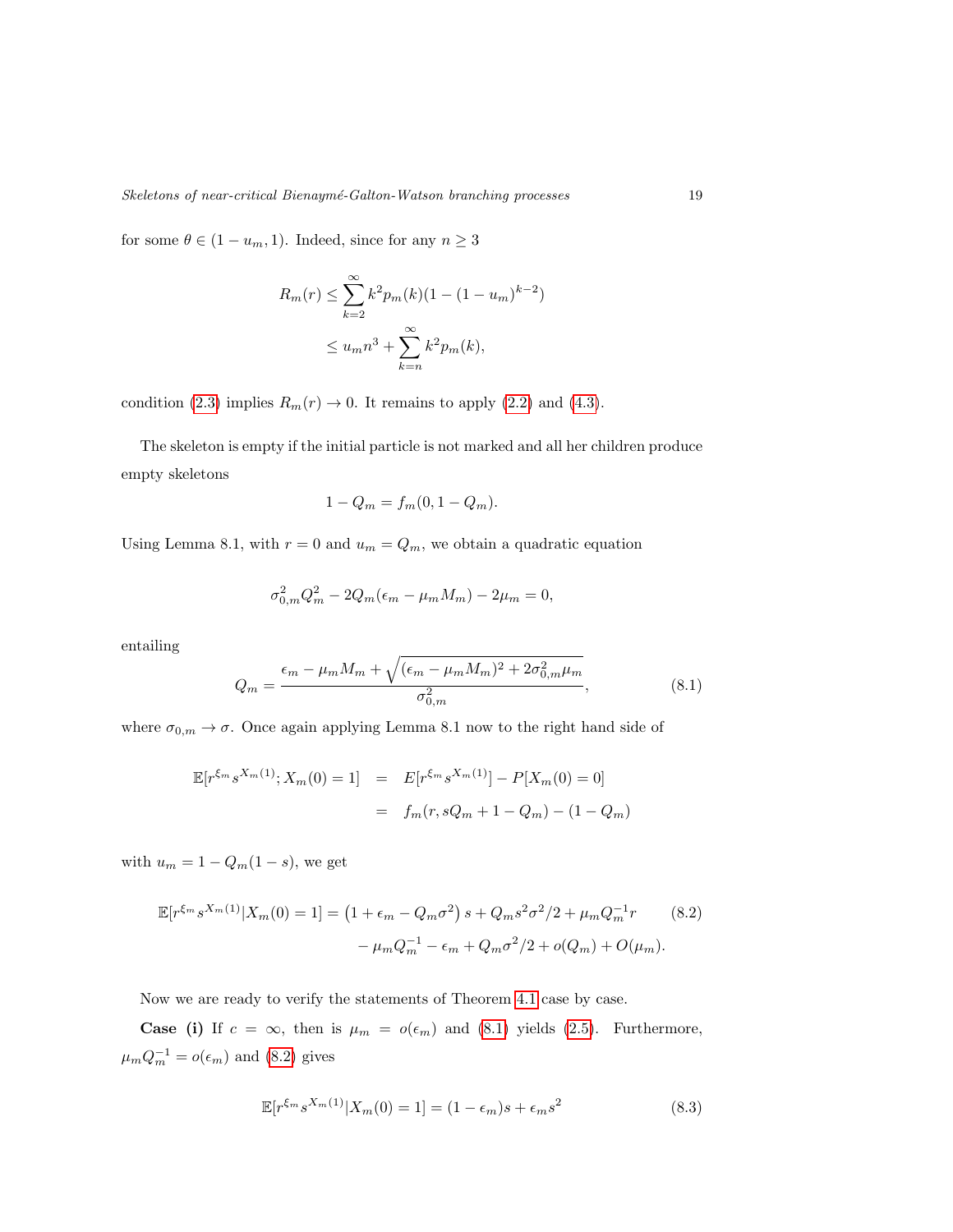as desired.

**Case (ii)** If  $\epsilon_m \sim c \sqrt{\mu_m}$  for  $c \in (-\infty, +\infty)$ , then [\(8.1\)](#page-18-0) yields [\(4.6\)](#page-8-0) as we can neglect the terms involving  $\mu_m M_m$ . Furthermore,  $\mu_m Q_m^{-1} \sim \frac{\sqrt{\mu_m \sigma^2}}{c + \sqrt{c + \alpha^2}}$  $\frac{\sqrt{\mu_m \sigma}}{c + \sqrt{c + c \sigma^2}}$  and the last terms in [\(8.2\)](#page-18-1) are negligible

$$
-\mu_m Q_m^{-1} - \epsilon_m + Q_m \sigma^2 / 2 + o(Q_m) + O(\mu_m)
$$
  
= 
$$
-\frac{\sqrt{\mu_m} \sigma^2}{c + \sqrt{c + c\sigma^2}} - c\sqrt{\mu_m} + \sqrt{\mu_m} \frac{c + \sqrt{c^2 + 2\sigma^2}}{2} + o(\sqrt{\mu_m}) = o(\sqrt{\mu_m}).
$$

We conclude

$$
\mathbb{E}[r^{\xi_m} s^{X_m(1)} | X_m(0) = 1] = \left(1 - \sqrt{\mu_m} \sqrt{c^2 + 2\sigma^2} \right) s + \sqrt{\mu_m} \sqrt{c^2 + 2\sigma^2} \left[ \left(\frac{1}{2} - \frac{1}{2} \frac{c}{\sqrt{c^2 + 2\sigma^2}} \right) r + \left(\frac{1}{2} + \frac{1}{2} \frac{c}{\sqrt{c^2 + 2\sigma^2}} \right) s \right] + o(\sqrt{\mu_m})
$$

as desired.

**Case (iii)** If  $c = -\infty$ , then  $a_m := \epsilon_m - \mu_m M_m$  takes negative values for sufficiently large  $m$  and we derive from  $(8.1)$ 

$$
Q_m = \frac{2\sigma_{0,m}^2 \mu_m}{\sigma_{0,m}^2 \left(\sqrt{a_m^2 + 2\sigma_{0,m}^2 \mu_m} - a_m\right)} \sim \frac{\mu_m}{|\epsilon_m|}.
$$

as stated. It remains to see that [\(8.2\)](#page-18-1) gives

$$
\mathbb{E}[r^{\xi_m} s^{X_m(1)} | X_m(0) = 1] = (1 - |\epsilon_m|)s + |\epsilon_m|r + o(\epsilon_m),
$$

since  $\mu_m Q_m^{-1} \sim |\epsilon_m|, \mu_m = o(|\epsilon_m|)$  and  $Q_m = o(|\epsilon_m|)$ .

# Acknowledgements

The research of Serik Sagitov was supported by the Bank of Sweden Tercentenary Foundation and the Swedish Research Council grant 621-2010-5623. The research of Maria Conceição Serra was financed by FEDER Funds through "Programa Operacional Factores de Competitividade - COMPETE" and by Portuguese Funds through FCT - "Fundação para a Ciência e a Tecnologia", within the Project Est